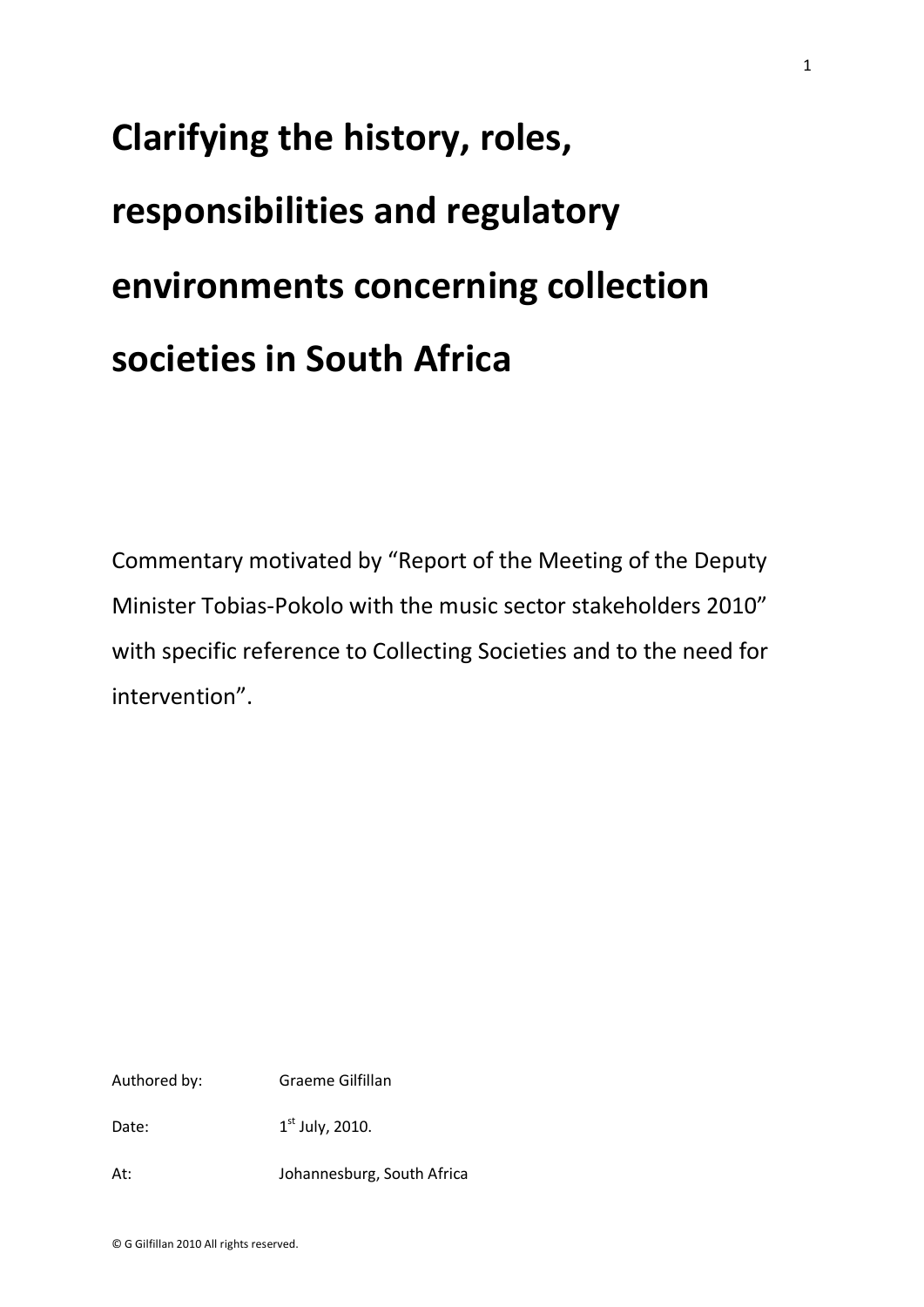## Index

| 1. Summary                                                           | 3  |
|----------------------------------------------------------------------|----|
| 2. Collecting Societies and South African Law                        | 5  |
| 3. Common Misconceptions about collecting societies and associations |    |
| in South Africa.                                                     | 7  |
|                                                                      |    |
| 4. Collecting societies and associations in South Africa in detail   | 10 |
| 5. Collecting Societies - Situation Analysis                         | 15 |
| 6. Commentary                                                        | 20 |
| 7. Role of the Registrar of Copyright                                | 22 |
| 8. Conclusion – the urgent need for intervention: why and when?      | 23 |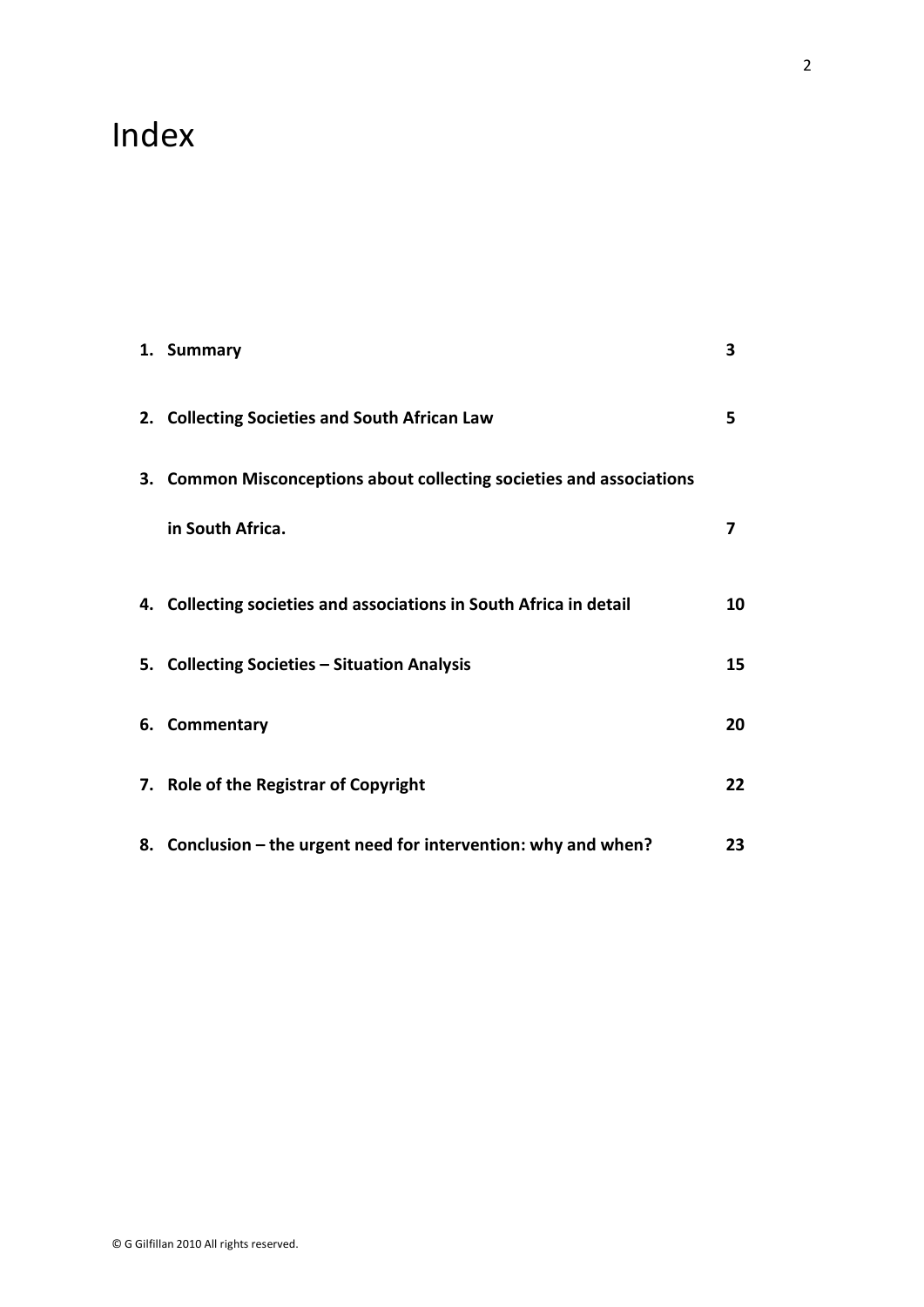#### 1. Summary

Collecting Societies have been operating in South Africa for almost fifty years and have for the most part done so in a private, unregulated and secret environment outside of the scrutiny of government or any other form of national oversight, and have done so as *de facto* monopolies. It's thus long overdue that a proactive interventionist hands on approach to copyright ownership and administration in South Africa be driven at a ministerial level.

It would thus be quite correct for the Registrar of Copyright, for instance to urgently address some of the vexing issues that remain a plague from the past, issues that perpetuate grinding poverty in the music industry such as the loss of land and the income that would accrue from the ownership of such land. It would perhaps be a gross error to presume that the only land 'stolen' in South Africa in the past is physical land, and it might equally be a gross error to presume that there was no black intellectual land to be 'stolen', as in the form of copyrights, designs, trademarks and patents.

An authors right is a property right, no different in the main than a physical property right. Of particular import during the struggle to liberate South Africa, and especially since, is the issue of redistribution of physical property to its rightful ownership.

It is axiomatic, for instance, that the lyrics and music to Ipi Ntombi are land...land of the mind, intellectual land, intellectual property in the form of copyright, which to this day generate 'rental' income to its current owners every time such 'land' is performed or reproduced. One could imagine how family of the work's original authors feel, in extreme poverty (as one author...Ms Margaret Mcingana died in), when every time the land of "Ipi Ntombi" works are harvested the only ones to eat are the white heirs of Bertha Egnos, the white woman who claimed authorship (though spoke no word of Zulu) of Ipi Ntombi works, and for whom the **perpetuated unchanged copyright system of yesteryear in South Africa** continues to protect. The family of the original authors remain in poverty and tragedy continues to rule in 2010 in post apartheid South Africa copyright – this is the tragic truth.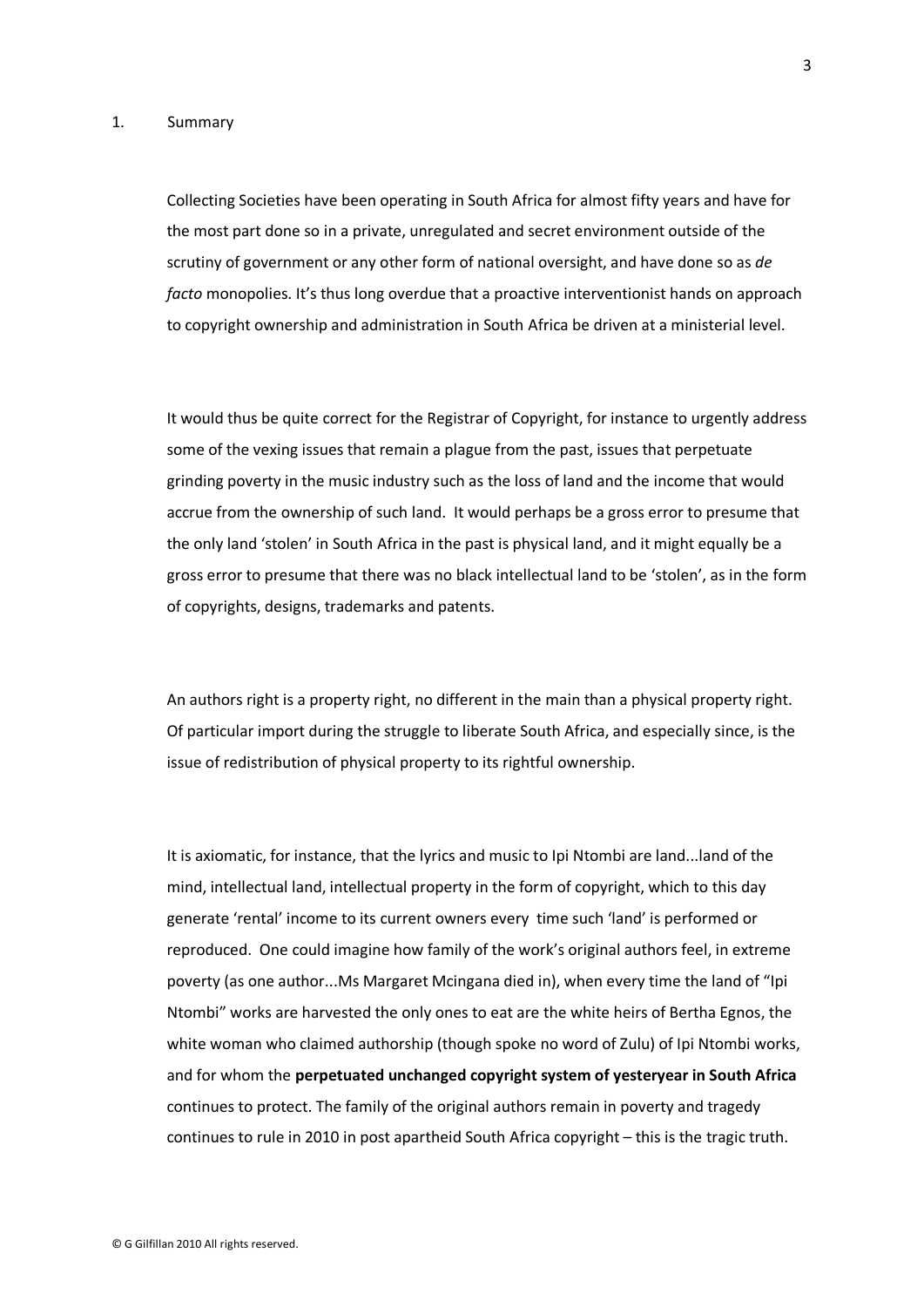The deepest tragic truth to the cultural community that lived through apartheid and still is alive today in South Africa is the one that sees those who stole and misappropriated their land during the past continue to benefit from the income generated by that theft. The tragedy cuts especially deep when the Registrar of Copyright fails to give the same treatment accorded to recovering physical land by the Government, the same shrift, to land of the mind. In law they are the same, so should be no different in politics.

There is thus no logic, in the context of re-distribution of land of the mind in South Africa, to the intended amendments as stated in the Intellectual Property Laws Amendment Bill in amendment of Section 3 (1A) (a) (i) of the Copyright Act 98 1978 as amended, the insertion of 11C (2) (a) and the amendment of Section 23 (5) (b) of the Copyright Act 98 1978.

The purpose of this paper (which is by no means exhaustive, and which hopefully will generate debate and discussion, and be the subject of correction and disagreement as the case may arise) is to conscientize a reader to the historical landscape and current context of collecting societies in South Africa, their respective roles and responsibilities, to clarify with a finer degree of focus the current situation concerning such collecting societies in South Africa and certainly as far as the government reader is concerned, to jolt into urgent action.

As South Africa currently considers significant amendment to its intellectual property legislation, it is critical that there is no confusion by government in distinguishing between existing applicable collecting society regulations<sup>1</sup> (and those to whom such applies) and those collecting societies where such regulation either does not apply or does not exist<sup>2</sup>. It is to the latter that most focus should be given as amending the databases to reflect the true ownership of EXISTING copyrights will have a significant impact on the nation's foreign exchange and tax receipts, never mind the bank accounts of authors, publishers, estates and the like.

<sup>&</sup>lt;sup>1</sup> Those dealing with Section 9 rights - Copyright Act 98 of 1978 as amended read with the Performers Protection Act 1967, as amended

 $2$  Those dealing with Section 6 and Section 8 rights - Copyright Act 98 of 1978 as amended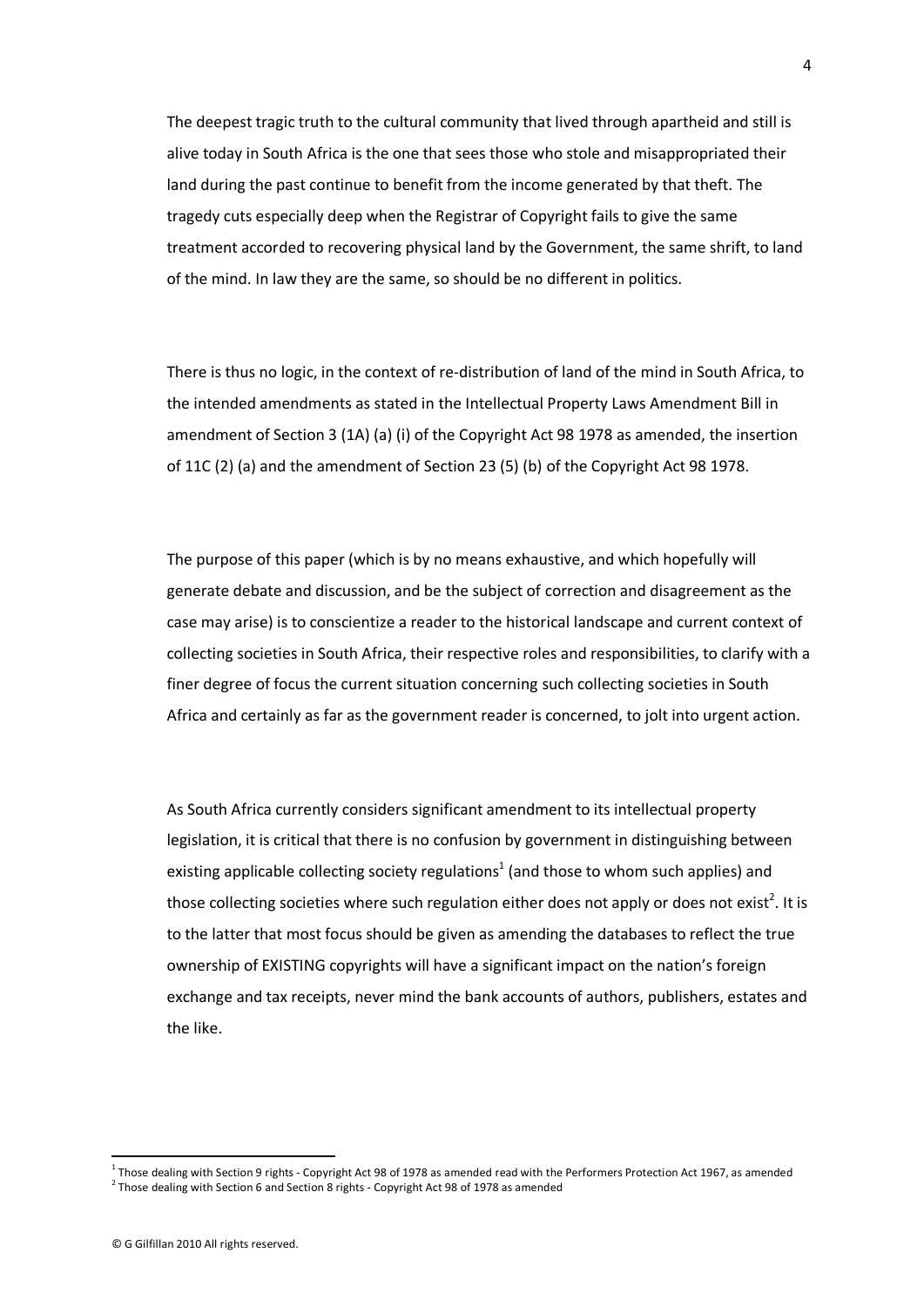The collecting societies do not just deal with the present and the future, some hold most of the 'title deed' information of most all the musical and literary work copyrights created in South Africa's recorded past.

As there is a paucity of publicly available material addressing colleting societies in South Africa, this paper is meant to form part of the body of work that will evolve on the subject, and meant to give the reader a reasonable and accurate understanding of collecting societies in South Africa, within the current context of an IP environment that is both under scrutiny, as well as desperate for better contextual understanding, especially from the State.

#### **2. Collection Societies and South African Law**

In respect of any mention of any kind, or reference to the phrase 'collecting societies' in the Copyright Act 98 of 1978 as amended, the following are current

- Definitions "means a collecting society established under this Act; Definition of 'collecting society' inserted by s.1 *(h)* of Act no. 9 of 2002
- Chapter 1 Section 9A 1(a) and Chapter 1 Section 9A 1(b)
- Regulations Chapter 5 Section 39 (cA)

None of the above actually provides for a definition of the phrase "Collecting Society", and nor does it appear that any collecting society was ever "established under this Act".

Three collecting societies were formed in South Africa prior to the current copyright legislation:

| ∩         | SAMRO <sup>3</sup>  | 1961 |
|-----------|---------------------|------|
| $\cap$    | SARRAL <sup>4</sup> | 1966 |
| $\bigcap$ | DALRO <sup>5</sup>  | 1967 |

Two trade associations were also formed in South Africa prior to the current copyright legislation:

<sup>&</sup>lt;sup>3</sup> Southern African Music Rights Organization Limited

<sup>4</sup> South African Recording Rights Association Limited

<sup>5</sup> Dramatic Artistic and Literary Rights Organization (PTY) Ltd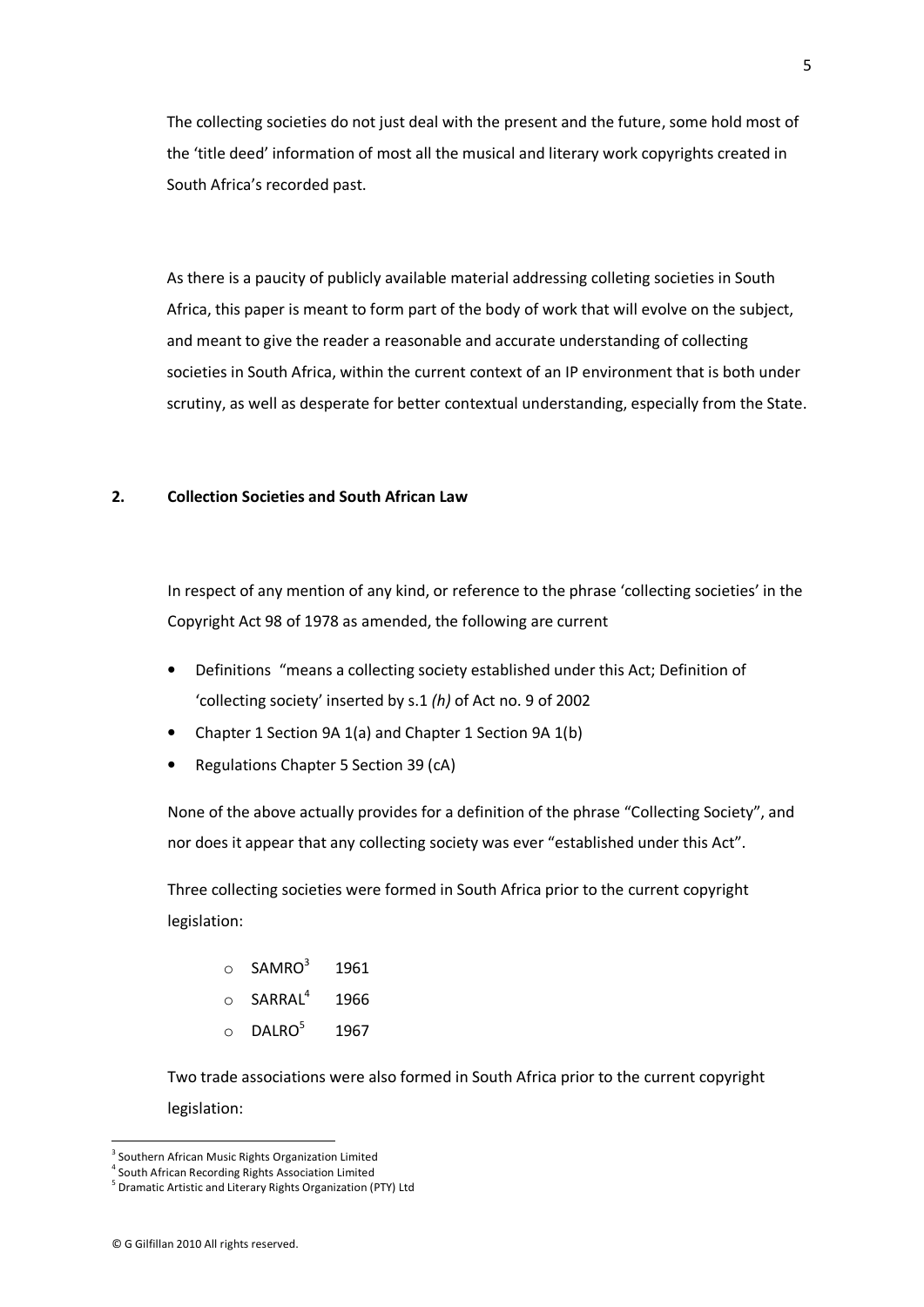- $\circ$  NORM $^6$ 1970
- $\circ$  RISA<sup>7</sup> formerly ASAMI<sup>8</sup>

In respect of the mention of 'collecting societies' in the Performers Protection Act 11 of 1967 as amended, the following are current:

- Definitions "means a collecting society established under this Act; Definition of 'collecting society' inserted by s.1 *(a)* of Act no. 8 of 2002
- Section 5 (3) (a) and Section 5 (4) (a)

The Collection Society Regulations as of 1 June 2006 "....set out the conditions under which a collecting society may be established and may operate under the Copyright Act 98 of 1978 as provided for in Section 39 (cA) read together with section 9A of the Copyright Act 98 of 1978 and with section 5(3) of the Performers Protection Act 1967 (Act 11 of 1967) $^{\prime\prime}$ <sup>9</sup>.

Whilst these Collection Society Regulations detail *inter alia* the accreditation procedure and the powers and functions of the Registrar, the Regulations have neither impact nor authority on Section 6 and Section 8 rights collecting societies.

Three (3) societies have been accredited under these Regulations:

- $\circ$  RISA in respect of SAMPRA<sup>10</sup>
- $\circ$  SAMRO in respect of POSA<sup>11</sup>
- $O$  SARRAL<sup>12</sup>

A review of the historical and current legislation concerning collection societies in South Africa confirms the following:-

a. There is no past nor current legislation or regulation concerning 'for profit' collecting societies, those specifically concerned with Section 6 and Section 8 rights<sup>13</sup>;

<sup>6</sup> National Organization of Reproductive Rights in Music in Southern Africa Ltd

<sup>&</sup>lt;sup>7</sup> Recording Industry of South Africa

<sup>8</sup> Association of South African Music Industries

<sup>9</sup> Collecting Society Regulations published under GN 517 in GG 28894 of 1 June 2006

<sup>10</sup> South African Music Performance Rights Association

<sup>&</sup>lt;sup>11</sup> Performers of South Africa

<sup>&</sup>lt;sup>12</sup> South African Recording Rights Association Limited was the first society to be accredited, in 2007, when it was accredited for both sound recording owners and also performers – the only society to receive accreditation for both. Due to reasons beyond SARRAL'S control it has been unable to implement it's plans.

<sup>&</sup>lt;sup>13</sup> Copyright Act 98 of 1978 as amended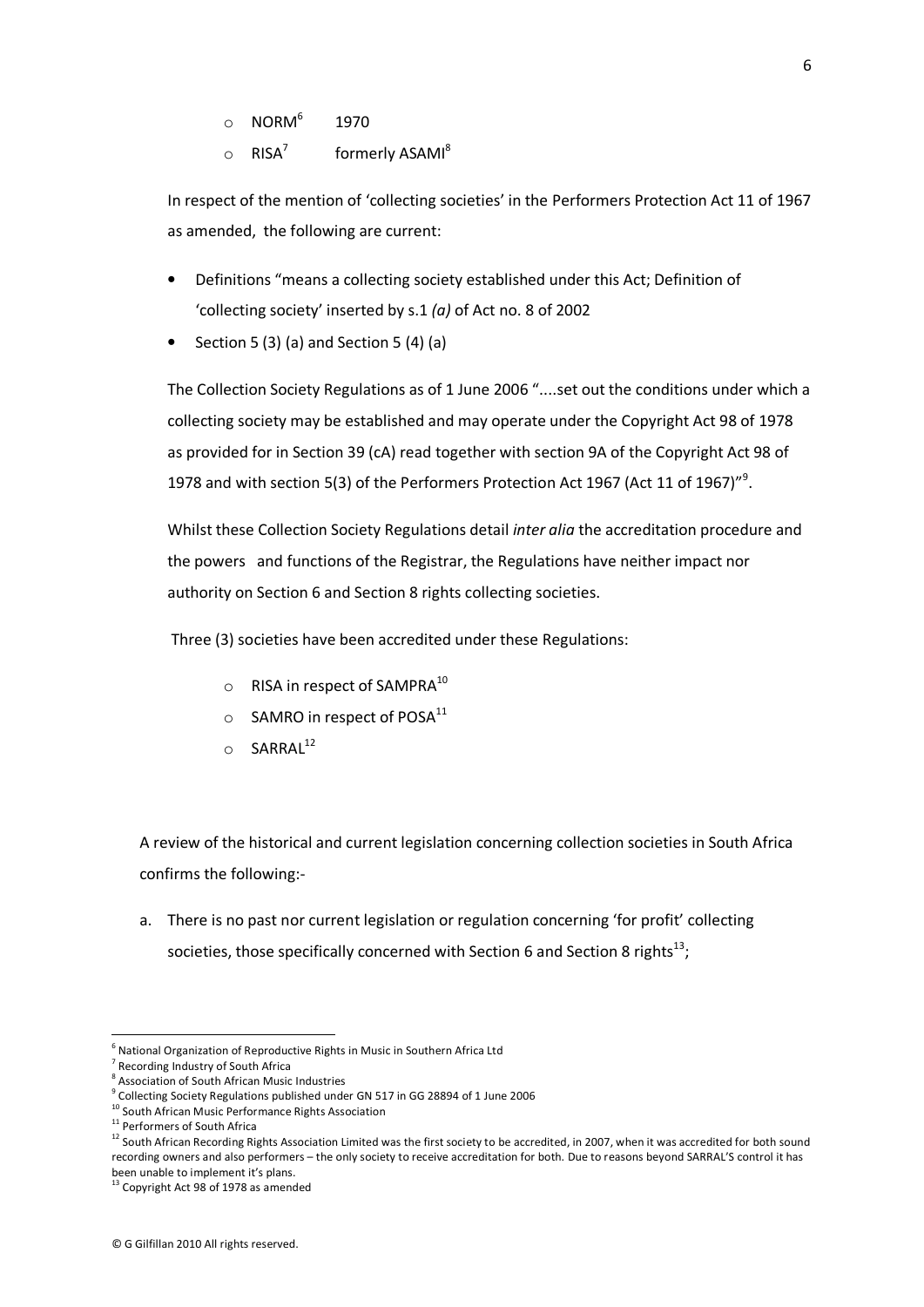- b. Current legislation concerns only non profit societies accredited under the Collecting Society Regulations 2006, those specifically concerned with Section 9 (9A) rights;
- c. In respect of those societies that current South African Copyright Law **does not regulate**, South Africa appears not to have heeded the globally recognized general legal position on collecting societies as follows:

"**The exercise of rights by collecting societies has long been the subject of scrutiny by legislatures, and in a number of countries systems of court or tribunal determinations are established in order to protect applicants from abusive exercise of rights**" <sup>14</sup>

- d. For profit societies in South Africa were not formed under any existing or previous Copyright regulation.
- e. There are very few case histories, or local lines of authority or appropriate legal precedent in South African law concerning or involving collecting societies as either defendant or plaintiff.
- f. There is no understanding of, or reflection in any legislation, that recognizes the *de facto* monopolies that for profit societies have always been, and provisions for any form of oversight or control of such monopolies.
- 3. **Common misconceptions about collecting societies and associations in South Africa** (*especially those dealing with Section 6 and Section 8<sup>15</sup> rights, whose activities are not currently regulated*)

The following misconceptions should be considered in respect of for profit societies<sup>16</sup>, those dealing with Section 6 rights:

That the new Collecting Society Regulations<sup>17</sup> apply to such societies. The facts are that such do not;

<sup>&</sup>lt;sup>14</sup> World Copyright Law", J A Sterling 2003, pg 105

<sup>15</sup> Copyright Act 98 of 1978 Ch 1 Sec 8 – Nature of Copyright in cinematographic films

<sup>&</sup>lt;sup>16</sup> SAMRO, DALRO and SARRAL, those Societies concerned with Copyright Act 98 of 1978 Ch 1 Sec 6 rights i.e. the nature of copyright in musical and literary works<br><sup>17</sup> Collection Society Regulations June 2006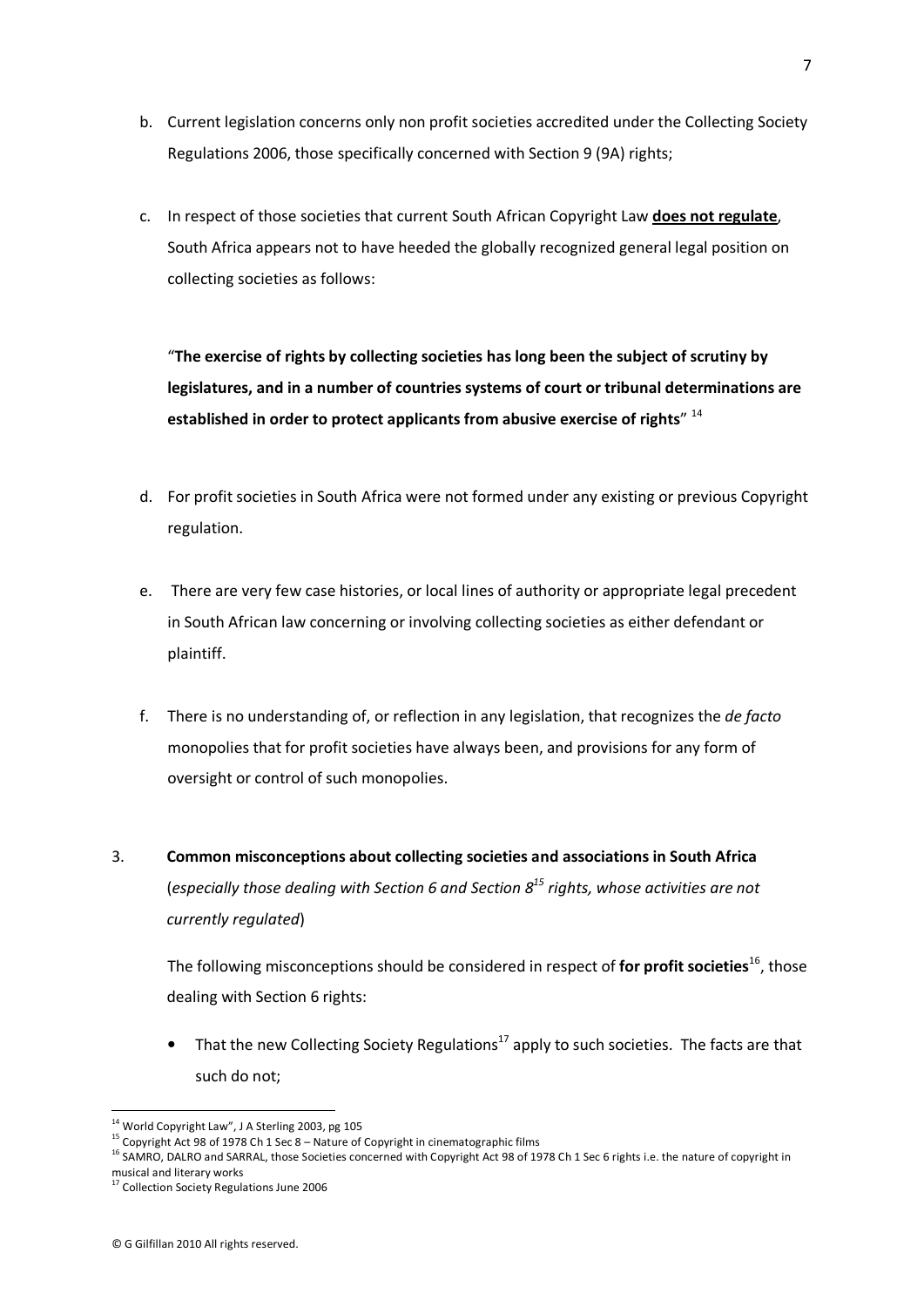- That such societies are non-profit organizations in strictly legal terms they are not; in SAMRO'S case there is an attempt to obfuscate this **"for profit truth"** by advising on SAMRO letterhead "non-profit making";
- That such societies are contemporary and up with the times nothing could be further from the truth and inspections of the memoranda, articles and rules advise organizations steeped in rules made in the 1960's;
- That the staff of such societies have appropriate qualifications, training, skills and knowledge development in respect of copyright, when such societies don't ....... as not a single society has qualified copyright expertise on staff;
- That all members are equal and/or treated equal they are not;<sup>18</sup>
- That being a member of the international confederations CISAC and BIEM somehow implies that 'high standards' are deployed. A reading of the past three judgements by the European Court of Justice against not just CISAC and BIEM, but also most of the societies in the EU advises otherwise. $^{19}$

The following misconceptions should be considered in respect of **associations<sup>20</sup>**, those that are concerned with Section 6 and Section 8 rights:

- That such associations represent a trade's interests such associations don't as they represent the interest of certain members and themselves typically;
- That such associations are licensed to collected and distribute monies and manage interest, like a bank – such associations are not licensed;

<sup>&</sup>lt;sup>18</sup> In SAMRO'S case, notwithstanding the three levels of membership (candidate, associate and full) which discriminate in respect of earnings and retirements annuity benefits, and have always been at the sole discretion of the Board; it is clear that the treatment afforded to a few publisher members is vastly different that that meted out to most members; Further only full members can be Board members and only full members can vote members on the Board; SAMRO refuses to disclose the racial composition of its membership, especially the number of full members who are black

<sup>&</sup>lt;sup>3</sup> http://ec.europa.eu/competition/antitrust/cases/index/by\_nr\_77.html

<sup>20</sup> RAV (formerly RISA) and NORM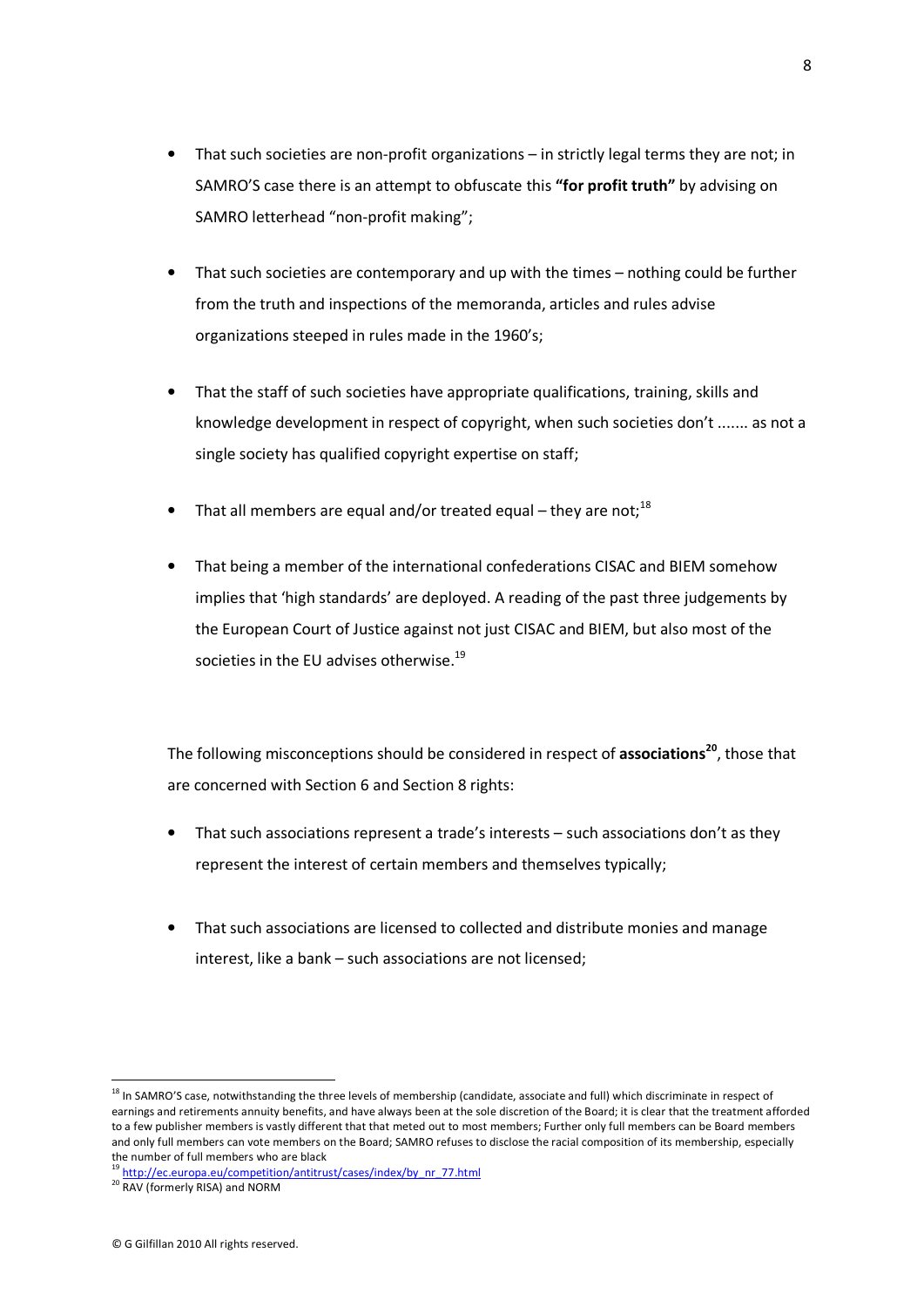• That such association's Boards are structured for the interest of the association's members when they are not; $^{21}$  The Boards are structured on the basis that a bigger (estimated) market share allows for more seats on the Board (and more votes).

Common Misconceptions concerning **all collection societies** dealing with Section 6 and Section 8 rights (this **excludes** those established under the new Collecting Society Regulations 2006;

- Collecting societies will protect rights of all author and publisher members when such won't, only ever protecting the rights and interests of certain members;
- That income distribution is fair and equitable when it is decidedly not; $^{22}$
- That they support the Government initiatives to make the industry more transparent and efficient and accountable, and are aligned with the National Agenda – with the exception of SARRAL, this is not true and could not be further from the truth for any other society or association;
- That such are transformed with the exception of SARRAL, they are not. Appearances are often deceptive until one looks at the Board composition of each society and their voting rights (it being accepted that executive directors have no voting right);

The most critical misconceptions that should be addressed:

- That a society that takes assignment (ownership) of an author's rights is acting in the author's interests. **AN ASSIGNMENT IS A LOSS OF OWNERSHIP** and there is nothing good about this, or helpful to the interests of authors or the country;
- That Societies have limitations as to how they spend members monies such societies do not; the memoranda and articles of association are geared for profit, and allow for

 $\overline{\phantom{a}}$ 

<sup>&</sup>lt;sup>21</sup> Such associations are set up to manage the interest of the 4 or 5 biggest companies. Both NORM and RISA still practice a system where market share gets one more board seats, and this has ensured control by 4 companies since inception of both organizations regardless of the number of members.

<sup>&</sup>lt;sup>22</sup> 98.51% of SAMRO'S membership earned 22.4% of SAMRO'S distributable income, with the remaining 1.49% of members (90 members out of 6,000 +) receiving the balance 75% plus income (aprox R198 million)<sup>22</sup>. In the same 2009 year SAMRO'S Board and Management spent R90 million on operating costs, almost twice what was paid out to 98.51% of the membership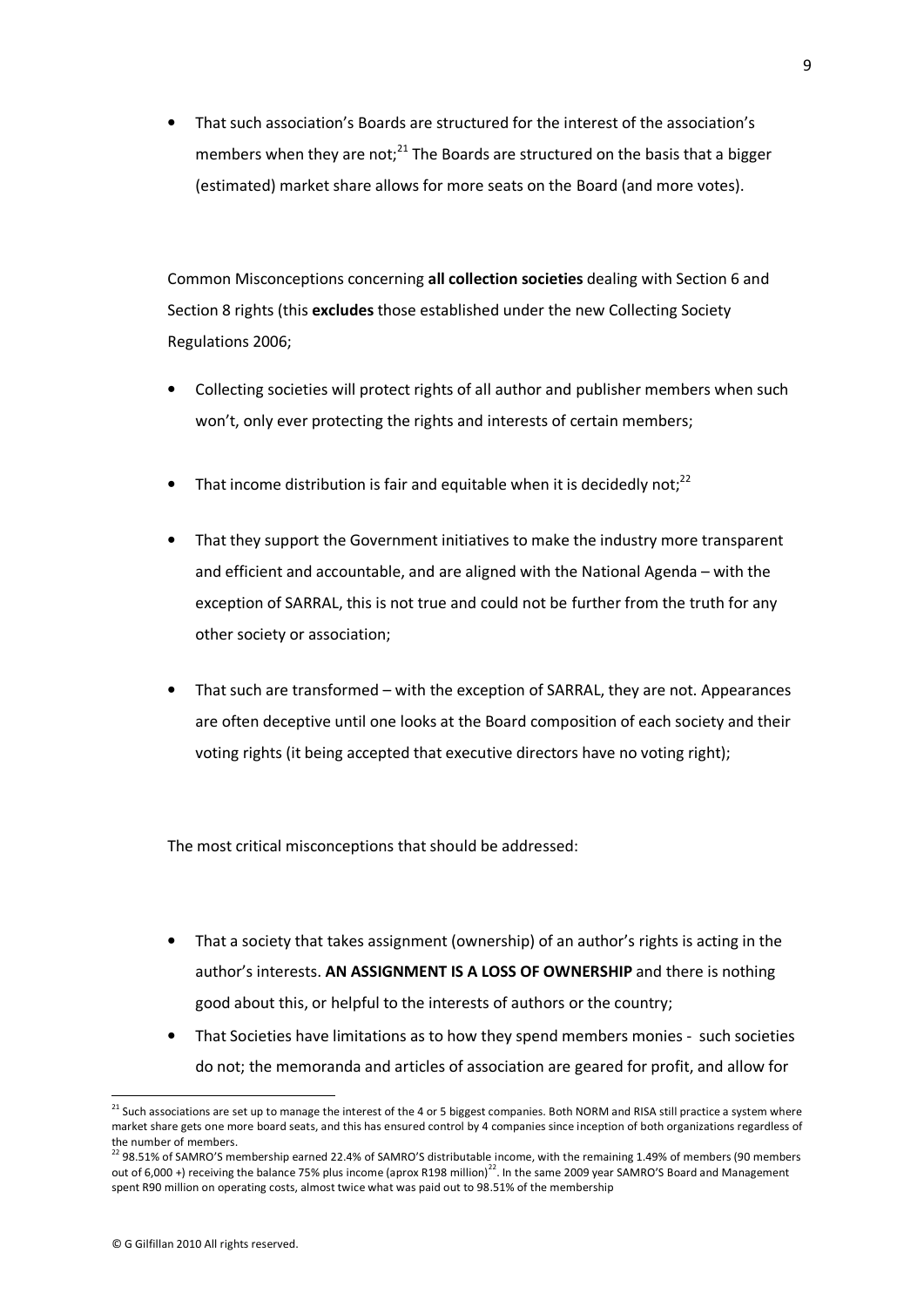the widest possible Board discretion. The Boards of such Societies have the right to invest and spend members as they feel fit;

#### 4. **Collecting societies and associations in South Africa in detail**

 As far as type and structure, there are three forms of collecting society operating in South Africa, of which only one type, the "Non-profit Organization" type, is regulated by the current Collection Society Regulations 2006:

- **For Profit**
- **Associations**
- Non-profit

The for profit collecting societies are those concerned with Section 6 rights<sup>23</sup>, and very specifically the public performance and mechanical rights and are old (having been formed in the 1960's), having never been regulated by South Africa Copyright Law, and having being born literally at the dawn of the apartheid state. Such include:

#### **SAMRO**

| Registration #: | 1961/002506/09                                                                                                                       |
|-----------------|--------------------------------------------------------------------------------------------------------------------------------------|
| Industry Code:  | Code 9 – Community, social and personal services                                                                                     |
| Members:        | authors, composers, arrangers and publishers of musical and literary                                                                 |
|                 | works;                                                                                                                               |
| Rights:         | Section 6. Performance and mechanical rights in musical and literary<br>works;                                                       |
| Licensees:      | users of public performance, broadcast, transmission through<br>diffusion services rights ("collectively 'public performance rights) |
|                 | and mechanical rights                                                                                                                |

 $\overline{\phantom{a}}$ 

 $^{23}$  Copyright Act 98 of 1978 Ch 1 Sec 6 – Nature of Copyright in musical and literary works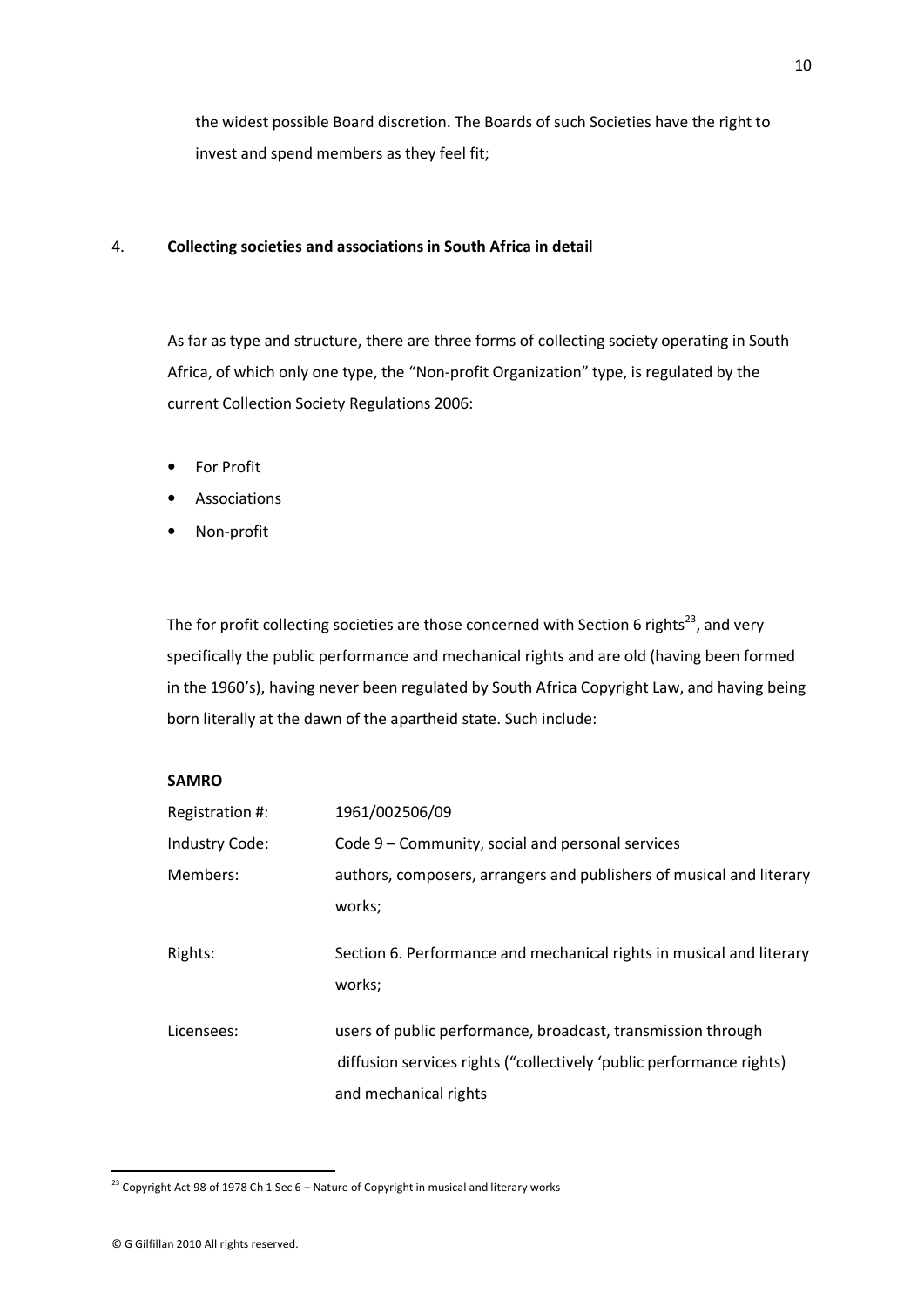| Formed by:              | $PRS24$ and Gideon Roos <sup>25</sup> ;                                 |
|-------------------------|-------------------------------------------------------------------------|
| Date formed:            | 1961 (as SAFCA <sup>26</sup> ) and as SAMRO (1966);                     |
| Collects from           | users of its rights including broadcasters, facilities and other users; |
| Rights relationship:    | takes assignment from members <sup>27</sup> ;                           |
| # of members:           | $6,600 +/-$                                                             |
| Affiliations:           | CISAC and BIEM                                                          |
| <b>Annual Turnover:</b> | R350 million                                                            |

### **DALRO**<sup>28</sup>

| Registration #:      | 1967/005018/07                                                         |
|----------------------|------------------------------------------------------------------------|
| Industry Code:       | Private Households, exterritorial organizations, representatives of    |
|                      | foreign governments and other activities not adequately defined        |
| <b>Members</b>       | authors and publishers                                                 |
| Rights:              | Section 6. Reprographic reproduction rights (photocopying from         |
|                      | published editions), public performance rights (including stage rights |
|                      | for book musicals and dramas) and reproduction rights (granted for     |
|                      | both publishing and copying) in works of visual art <sup>29</sup>      |
| Licensees:           | user of literary works (schools, universities, theatres etc)           |
| Formed by:           | SAMRO                                                                  |
| Date formed:         | 1967                                                                   |
| Collects from:       | users of its rights including universities, theatres etc               |
| Rights relationship: | on the basis of assignment from members                                |
| # of members:        | not disclosed                                                          |
| Affiliations:        | <b>IFRRO</b>                                                           |
| Annual turnover:     | R26 million                                                            |
|                      |                                                                        |

#### **SARRAL**

| Registration #: | 1963/001301/09                                                      |
|-----------------|---------------------------------------------------------------------|
| Industry Code:  | Private Households, exterritorial organizations, representatives of |
|                 | foreign governments and other activities not adequately defined     |

<sup>&</sup>lt;sup>24</sup> Performing Rights Society (UK)

<sup>&</sup>lt;sup>25</sup> SAMRO founder and Chairman from 1961 to 1998

<sup>&</sup>lt;sup>26</sup> South African Federation of Composers and Authors

<sup>&</sup>lt;sup>27</sup> SAMRO Memorandum of Association clause 2bis "Notwithstanding anything to the contrary herein contained, the Company shall be deemed to be acting on behalf of Members, and receiving income from the exercise and enforcement of various rights on behalf of and for the benefit of members"

<sup>&</sup>lt;sup>28</sup> Dramatic Artistic Literary Rights Organization

<sup>29</sup> www.dalro.co.za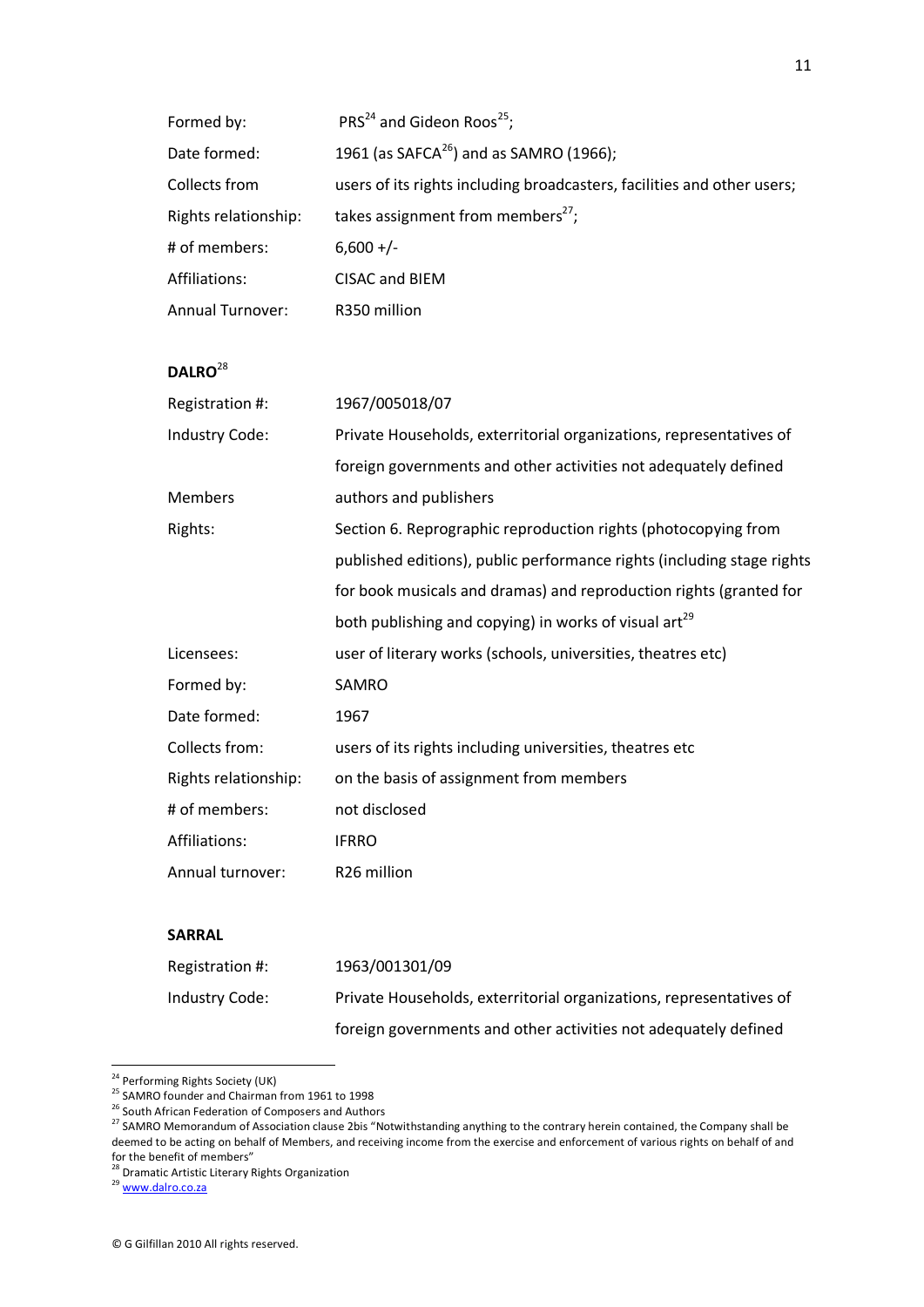| <b>Members</b>       | authors and publishers                                                                         |
|----------------------|------------------------------------------------------------------------------------------------|
| Members:             | authors, composers, arrangers and publishers of musical and literary                           |
|                      | works, performers on sound recordings and owners of sound recordings;                          |
| Rights:              | Section 6. Mechanical and performance rights in musical and literary works.                    |
| Licensees:           | users of mechanical rights and public performance, broadcast,                                  |
|                      | transmission through diffusion services rights ("collectively 'public                          |
|                      | performance rights)                                                                            |
| Formed by:           | MCPS <sup>30</sup> , SACEM <sup>31</sup> , GEMA <sup>32</sup> and George Hardy <sup>33</sup> ; |
| Date formed:         | 1966;                                                                                          |
| Collects from        | users of its rights including broadcasters, facilities and other users;                        |
| Rights relationship: | on the basis of license from members;                                                          |
| # of members:        | $4,500 +/-$                                                                                    |
| Affiliations:        | CISAC and BIEM                                                                                 |
| Annual Turnover:     | R9 million                                                                                     |

The associations are those concerned with Section 8 rights and Section 6 rights - they are relatively 'old'. They include:

#### **RISA (now RAV)**

| RISA Registration #: | 1995/005158/08                                                       |
|----------------------|----------------------------------------------------------------------|
| RISA Industry Code:  | Code 9 – Community, social and personal services                     |
| RAV Registration #:  | 2000/021434/08                                                       |
| RAV Industry Code:   | Code 9 – Community, social and personal services                     |
| Members:             | owners (licensors) and licensees of cinematographic films (in the    |
|                      | form of video producer rights in music videos;                       |
| Rights:              | Section 8. Until 2009, dealt with public performance rights in       |
|                      | cinematographic films (music videos), and thereafter has reverted to |
|                      | its primary role as an association of sound recording owners and     |
|                      | licensees, representing their members interests variously, running   |

<sup>&</sup>lt;sup>30</sup> Mechanical Copyright Protection Society - UK

<sup>&</sup>lt;sup>31</sup> Société des auteurs, compositeurs et éditeurs de musique (French Society)

<sup>&</sup>lt;sup>32</sup> Gesellschaft für musikalische Aufführungs (German Society)

<sup>&</sup>lt;sup>33</sup> Managing and Financial Director at SARRAL from 1970 to 2002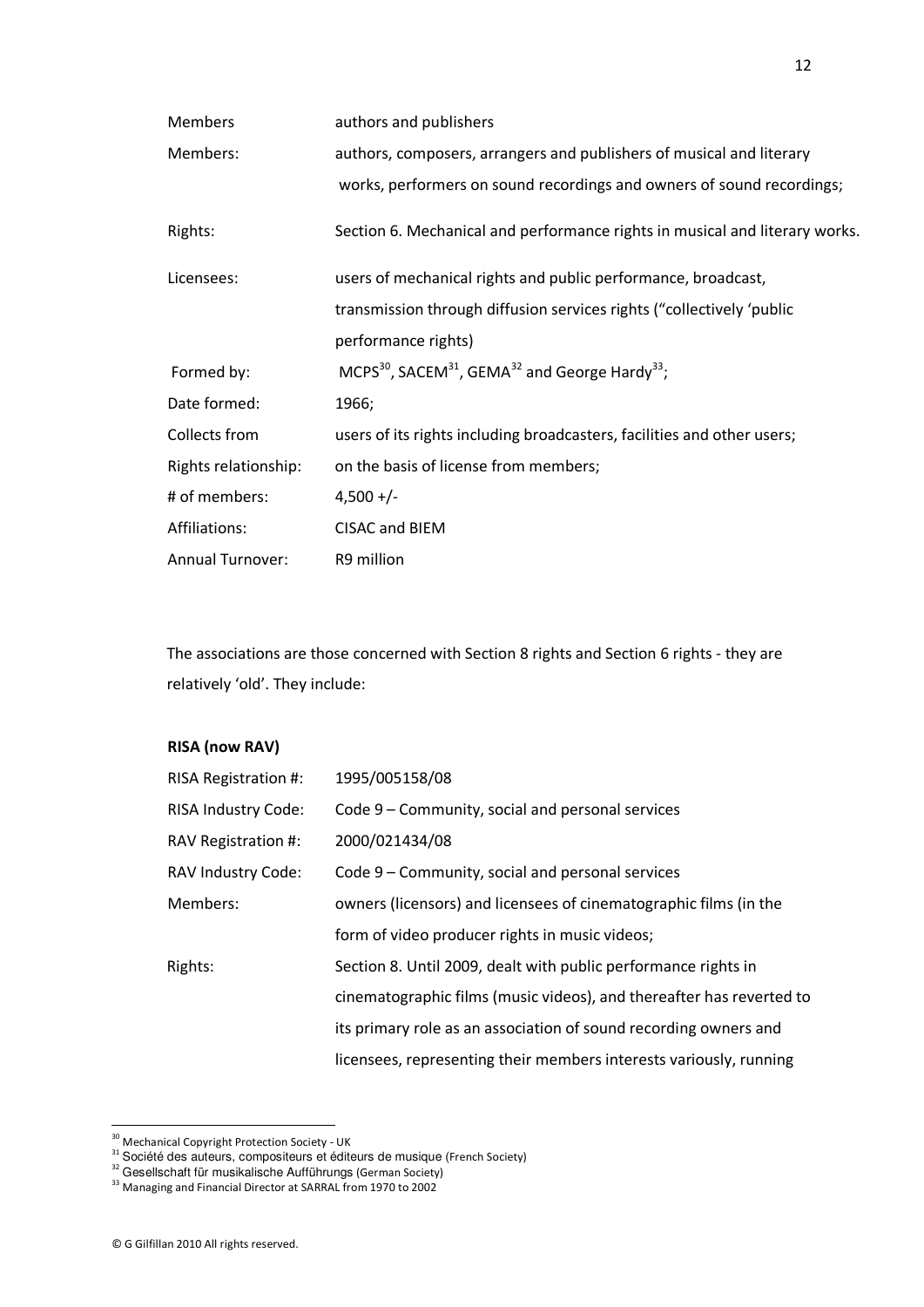|                         | the annual SAMA Awards, issuing ISRC Codes as well overseeing an        |
|-------------------------|-------------------------------------------------------------------------|
|                         | Anti-Piracy Unit                                                        |
| Licensees:              | users of music videos - primarily broadcasters, shebeens, bars and      |
|                         | clubs                                                                   |
| Formed by:              | ASAMI;                                                                  |
| Date formed:            | RISA 1995, and RAV 2000;                                                |
| Collects from           | users of its rights including broadcasters, facilities and other users; |
| Rights relationship:    | takes license from members;                                             |
| # of members:           | $1300 +/-$                                                              |
| Affiliations:           | IFPI <sup>34</sup>                                                      |
| <b>Annual Turnover:</b> | unknown                                                                 |

#### **NORM**<sup>35</sup>

| Registration #:         | 1971/000142/09                                                            |
|-------------------------|---------------------------------------------------------------------------|
| Industry Code:          | Private Households, exterritorial organizations, representatives of       |
|                         | foreign governments and other activities not adequately defined           |
| <b>Members</b>          | authors and publishers                                                    |
| Members <sup>36</sup> : | publishers of musical and literary works;                                 |
| Rights:                 | Section 6. Mechanical rights in literary and musical works;               |
| Licensees:              | users of mechanical rights – primarily record companies and broadcasters; |
| Formed by:              | 5 multinational publishers including Warner (Gallo), EMI, Sony,           |
|                         | Universal and BMG (names of today);                                       |
| Date formed:            | 1971;                                                                     |
| Collects from           | users of its rights including record companies, broadcasters,             |
|                         | advertising and film companies;                                           |
| Rights relationship:    | takes license from members                                                |
| # of members:           | $120 +/-$                                                                 |
| Affiliations:           | none                                                                      |
| <b>Annual Turnover:</b> | R23 million (2009)                                                        |

<sup>&</sup>lt;sup>34</sup> International Federation of Phonographic Industries

<sup>35</sup> National Organization of Phonographic music is 35<br>35 National Organization of Reproductive Rights in Music in Southern Africa Ltd - is an association of publishers which has operated as a collection society since the 1970's. Its Board Structure has been and still is dominated and controlled by 5 major multi-national

publishers/affiliates in SA.<br><sup>36</sup> Same board structure as RISA - all the major publishers are owned by the major record companies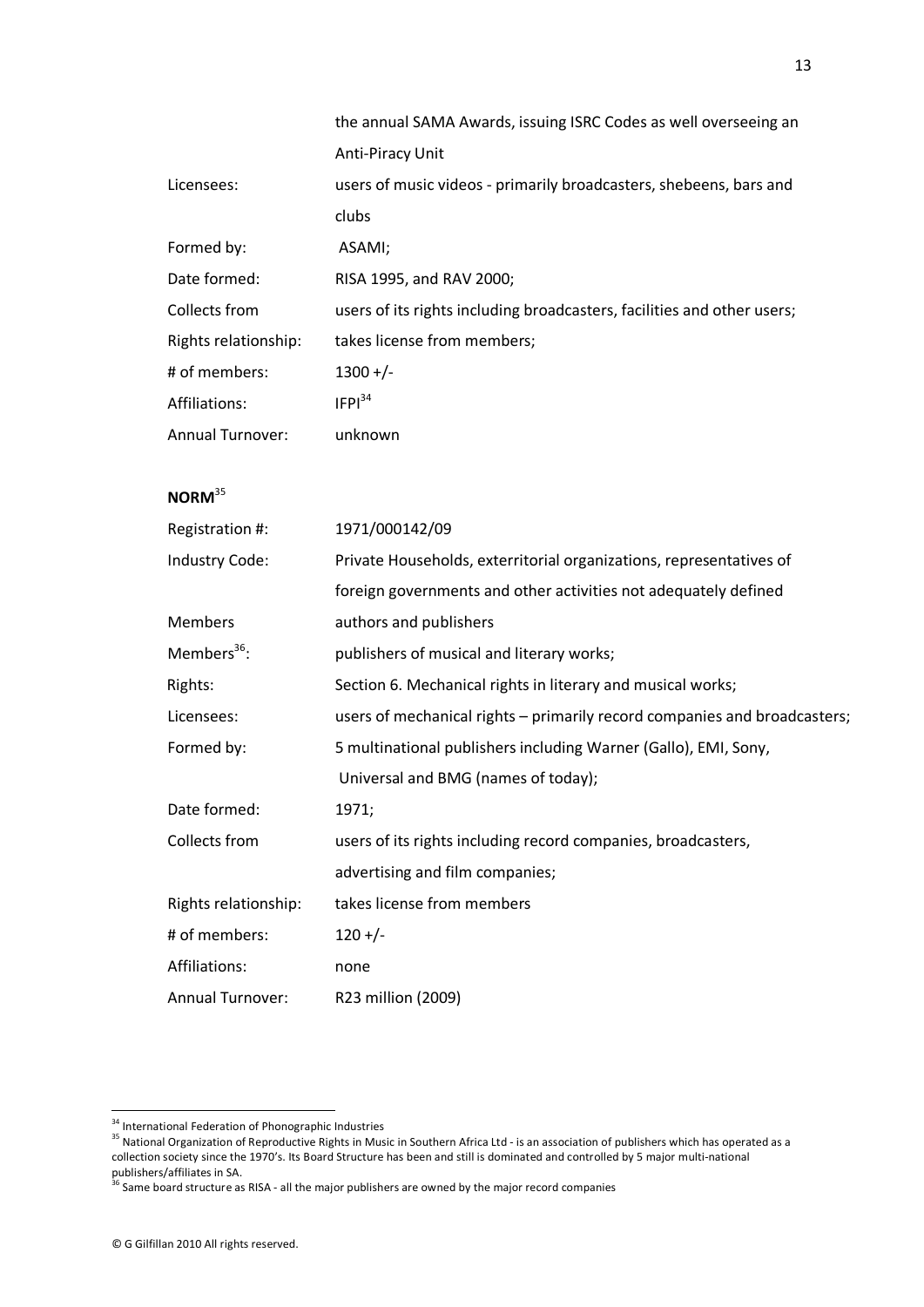The non-profit societies are the only ones who are concerned with the new regulatory environment<sup>37</sup> and are all formed since 2008, subsequent to their progenitors being accredited by the Registrar of Copyright. Such societies are centred on Section 9 rights<sup>38</sup> regulations only, and no other rights. Of the three, only one (SARRAL) was accredited for both sound recording owners and performers. Such include:

#### **SAMPRA**<sup>39</sup> :

| Members:                | record Companies/Labels – owners of sound recordings                  |
|-------------------------|-----------------------------------------------------------------------|
| Rights:                 | public performance rights in sound recordings                         |
| Licensees:              | Users of sound recordings - broadcasters & general                    |
| Formed by:              | <b>RISA</b>                                                           |
| Date formed:            | 2008                                                                  |
| # of members:           | not disclosed by most likely most of the RISA membership of $+$ / $-$ |
|                         | 1,300 labels                                                          |
| Affiliations:           | none                                                                  |
| <b>Annual Turnover:</b> | unknown                                                               |

#### POSA<sup>40</sup>:

| Members:         | performers on sound recordings;          |
|------------------|------------------------------------------|
| Rights:          | rights of performers on sound recordings |
| Collects from:   | SAMPRA and SARRAL <sup>41</sup>          |
| Formed by:       | SAMRO                                    |
| Date formed:     | 2009                                     |
| # of members:    | Not disclosed                            |
| Affiliations:    | none                                     |
| Annual Turnover: | Zero                                     |

\*\* It should be noted that as of the date of this paper, there were no registration records of "POSA" at CIPRO – i.e. the organization is not yet formed, or it is in the process of being formed. POSA uses SAMRO'S website and there is indication theat

<sup>&</sup>lt;sup>37</sup> Collection Society Regulations as of 1 June 2006

 $38$  Copyright Act 98 of 1978 Ch 1 Sec 9 – Nature of Copyright in sound recordings

<sup>&</sup>lt;sup>39</sup> South African Music Performance Rights Association

<sup>40</sup> Performers of South Africa

<sup>&</sup>lt;sup>41</sup> SARRAL has made an arrangement for SAMPRA to collect on SARRAL's behalf for SARRAL'S sound recording owner members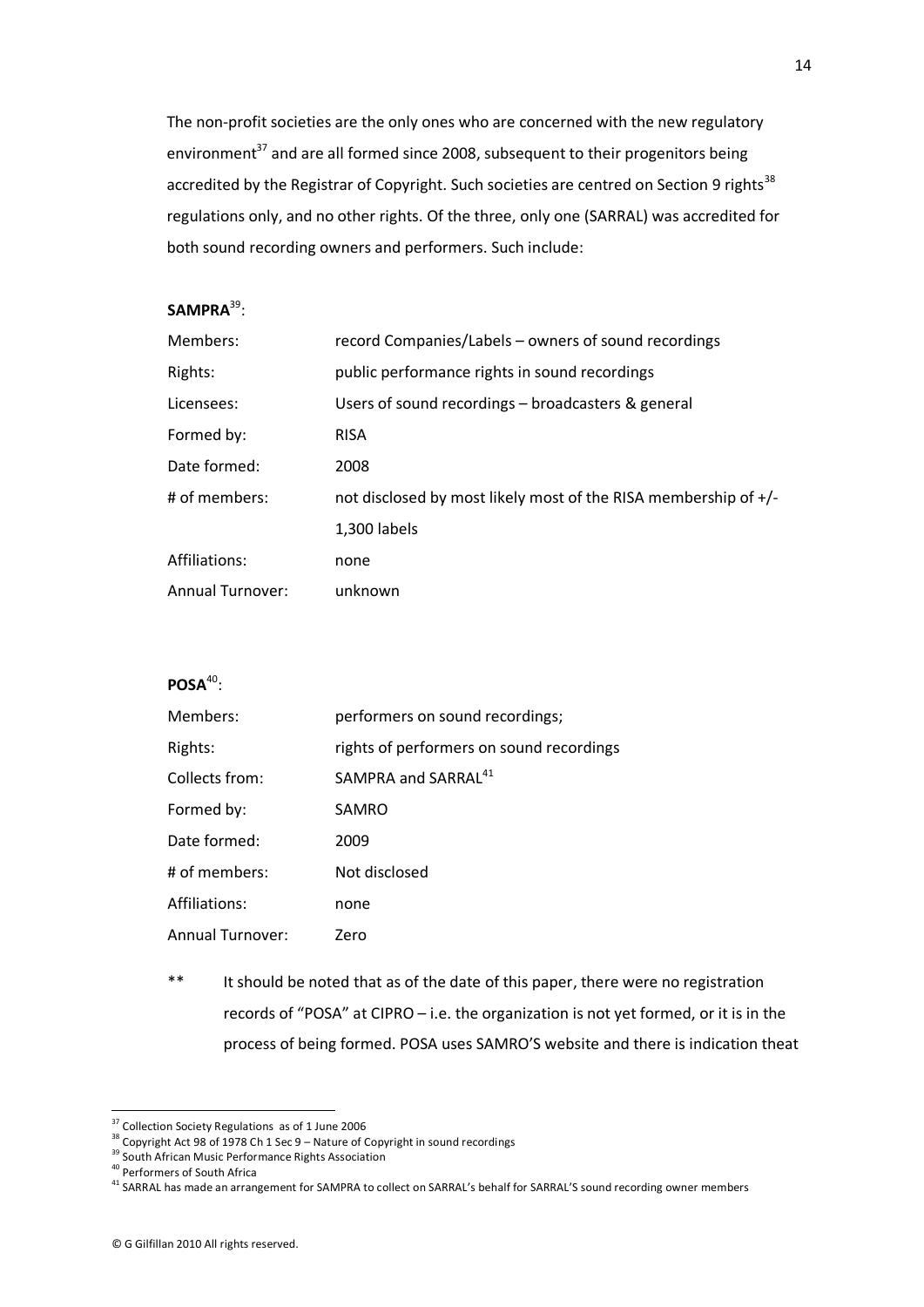#### **SARRAL**:

| Members:         | sound recording owners and performers on sound recordings;       |
|------------------|------------------------------------------------------------------|
| Rights:          | rights of performers on sound recordings and rights of owners of |
|                  | sound recordings                                                 |
| Collects from:   | <b>SAMPRA</b>                                                    |
| Formed by:       | SARRAL                                                           |
| Date formed:     | 2007                                                             |
| # of members:    | $4500 +/-$                                                       |
| Affiliations:    | none                                                             |
| Annual Turnover: | Zero                                                             |

#### 5. **Collecting Societies – Situation Analysis**

It is important to consider each society's and each association's current situation the way it is.

#### **SAMRO**

 With some 180 employees, 6,600 members, 50 + affiliates and approximately R350 million in annual group income and 49 years in the business in South Africa, SAMRO is by far and above the largest collection society in Africa.

SAMRO is a *de facto* monopoly, whose Board is white controlled.

 SAMRO acquires member's rights through assignment, licenses such rights to users in South and abroad and is a key African society member at CISAC.

SAMRO was founded by the PRS (UK) and a former leading employee of Verwoed's SABC.. Gideon Roos in 1961.

 SAMRO started out as a public performance rights organization, though added mechanical and film synchronization rights in the 1960's. Whilst acquiring mechanical rights from members since the 1960's wherever possible, SAMRO never exercised these rights until 2006, when it became an associate member of BIEM.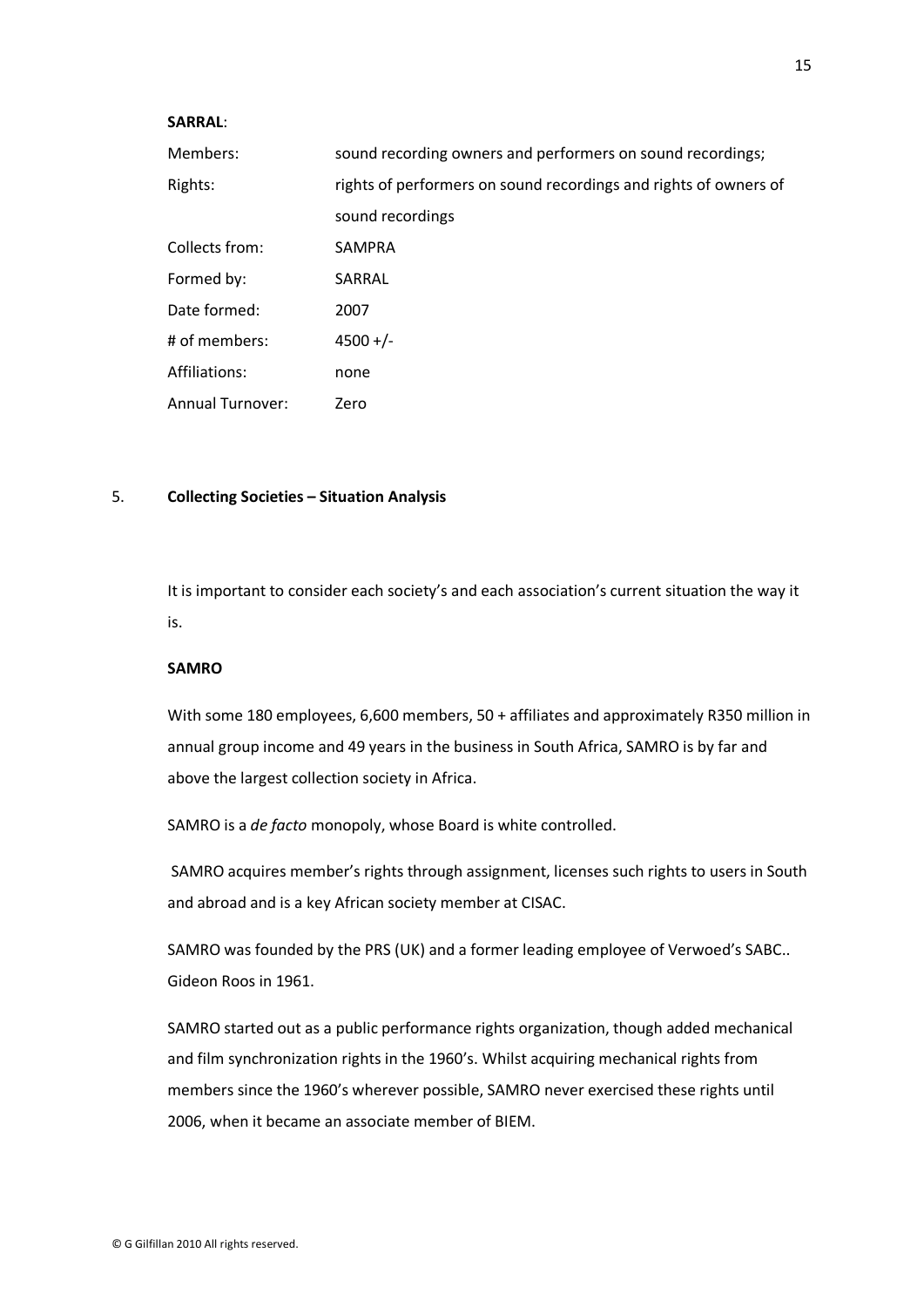In 2009 SAMRO was accredited for performer's rights in sound recordings (one half of the so-called 'needle time' coin)

 SAMRO has been a monopoly in respect of performance rights since inception, and since 2006 has made a concerted attempt to extend this monopoly to mechanical rights and performers rights in sound recordings over the past 4 years.

 In 1967 SAMRO entered into a contract with SARRAL, wherein SAMRO agreed not enter into mechanical rights and SARRAL agreed not to enter into performance rights. Such agreement held until SARRAL'S copy of the agreement disappeared in 2002.

 For the past 8 years SAMRO has been in conflict with SARRAL, which has included failed mediation attempts by CISAC and BIEM, complaints at the Auditor General and the Competition Commission and court conflict through proxies, and since 2006 effectively competes with SARRAL.

 The absurd circumstance is that whilst SAMRO collects R350 million per annum and fiercely protects its monopoly right to do so, studies have shown that public performance licensing penetration and compliance in South Africa is less than 10%, and that the real market size is in excess of R3 billion per annum.

 SAMRO currently collects 100% of the performance rights income in South Africa, and at least 30% of the mechanical rights income.

 SAMRO turnover is over approximately at least 35 times that of SARRAL and at least 18 times that of NORM, and SAMRO currently uses approximately R91 million per annum of members money to operate.

#### **DALRO**

 DALRO represents the reprographic rights of members (authors and publishers). It has separate CISAC membership, though operates inside SAMRO as a 'division' using SAMRO'S infrastructure since DALRO'S inception. It is relatively small with less than 15 employees and its turnover is less than 10% of SAMRO'S income.

 Similar to the market for public performance rights, studies have shown that the reprographic rights licensing penetration and compliance in South Africa is less than 10%, and that the real market size is in excess of R1 billion per annum.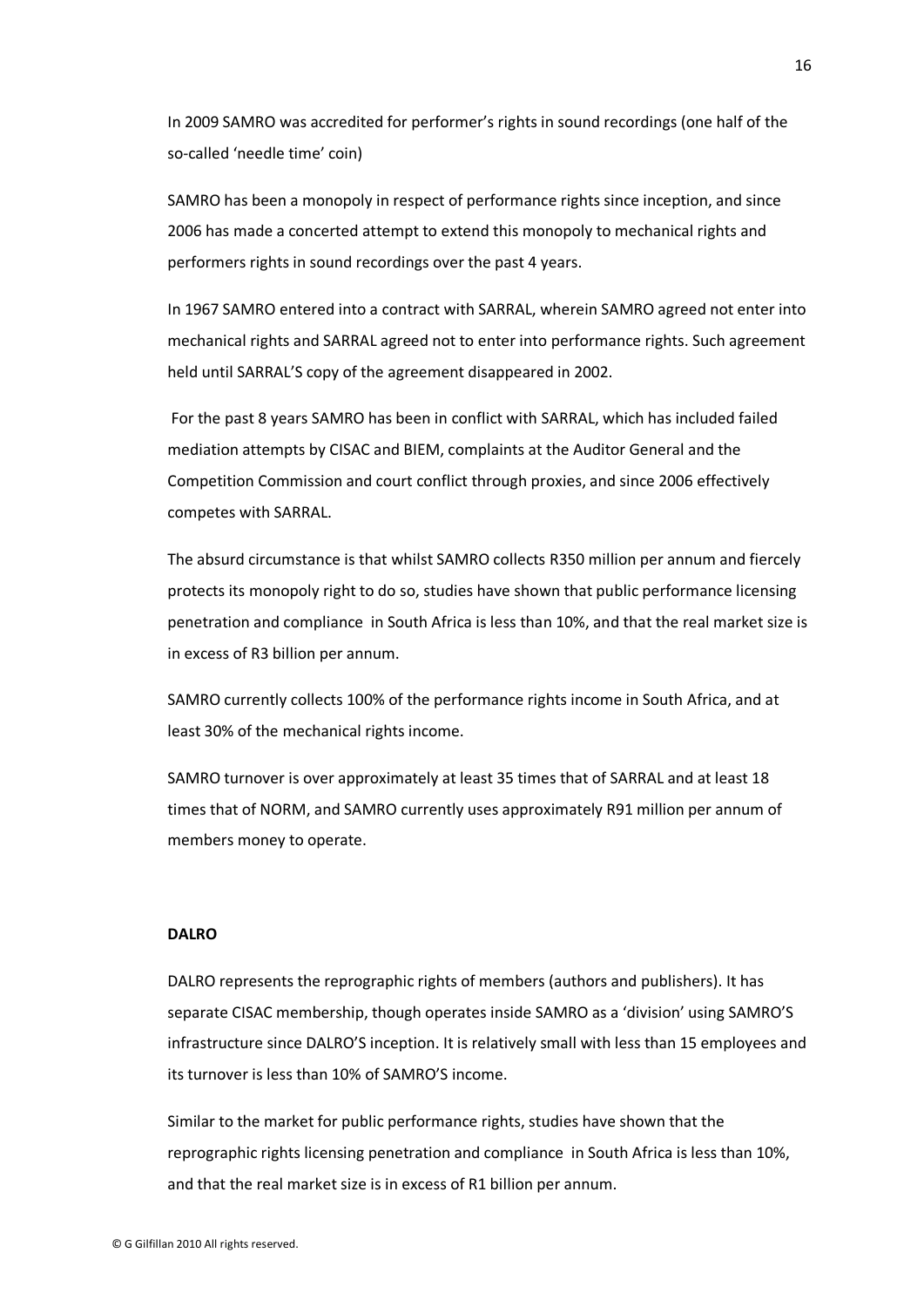DALRO collects 100% of the income paid by users in South Africa and is a *de facto* monopoly.

#### **SARRAL**

 SARRAL is a small mechanical rights organization, which after a long history with mechanical rights, decided to branch into public performance rights in 2009. In 2007 SARRAL was also accredited to represent the interests of performers (like SAMRO) and sound recording owners (like SAMPRA).

SARRAL has 12 employees and has an annual turnover of R8 million.

 Since 2003, SARRAL'S Board and management has been black controlled, and today SARRAL remains the only collecting society that can in truth make this claim.

 Starting 2003, experienced one legal attack after another, including an attempt to liquidate it on "just and equitable grounds". The attempt to liquidate came from a former Board member and Audit Committee Chair who had received R10.3 million from SARRAL in 6 years, an unfathomable amount of income for mechanicals. The individual had been asked to repay R4.7 million back to SARRAL, and after demands instead for more monies, the individual embarked on litigation to SARRAL. So began conflict which remains to this day.

 Starting late 2005, two new SARRAL Board members and the new General Manager instituted a forensic investigation by KPMG Forensics, and stopped a number of past practices, including point discrimination in favour of "commercial music"" as well the holding of reserves, and set the organization on a pure non-profit basis.

 Despite its struggles and difficulties SARRAL membership include the bulk of the largest selling SA composers, publishers, performers and labels today.

 In November 2009, an order to liquidate SARRAL was granted in the South Gauteng High Court, and in February 2010 SARRAL was granted leave to appeal at the Supreme Court. The winding up order was also inexplicably not stayed, and the Liquidators has the contradictory task of trying to wind up an organization that has been granted leave to Appeal in the Supreme Court of Appeal.

 SARRAL currently collects 30% of the mechanical rights income in South Africa, and contrary to some opinion, continues to operate.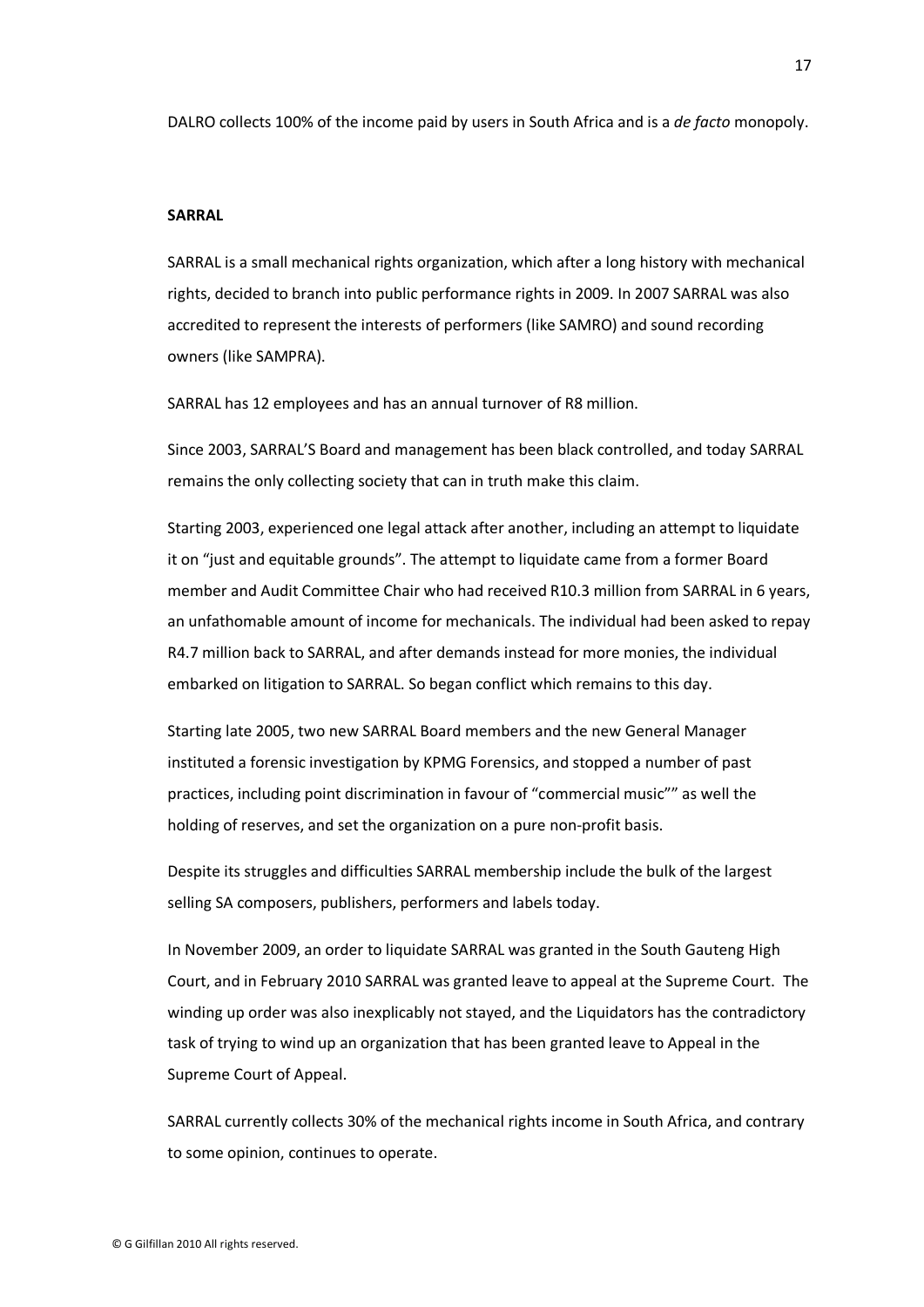Since being accredited by the Registrar of Copyright for both performers and sound recording owners, SARRAL has signed up 120+ sound recording owner members, and in excess of 800 performer members. SARRAL had in anticipation of the legislation, started signing members in 2002.

 SARRAL has not collected any income in respect of its sound recording owner members, as such income is tied up in the dispute between SAMPRA and the Registrar of Copyright.

 In 1967 SARRAL entered into a contract with SAMRO, wherein SAMRO agreed not enter into mechanical rights and SARRAL agreed not to enter into performance rights. Such agreement held until SARRAL'S copy of the agreement disappeared in 2002.

SARRALS current turnover is 30% of what it was in 2003.

 SARRAL is currently under the management of Reuben Miller Group and Westrust, pending leave to appeal.

#### **RISA**

 Formerly ASAMI, RISA represents some 1300 record labels, and was until 2009, the de facto collection society for VPL (video producer licenses) – rights in cinematographic films which are applicable to music videos broadcast by broadcasters. RISA licensed the broadcasters and collected and distributed the income. Since 2009 RAV has taken over this function.

#### RISA currently:

- is responsible for issuing the ISRC for each recording released in SA
- collects RISA levies to fund and run an Anti-piracy unit
- runs the SAMA'S each year
- lobbies on regulatory issues and represents members in court actions
- represents IFPI in South Africa

 RISA'S Board is a controlled Board, where members with the biggest market share have more votes and exercise perpetual control.

RISA (historically) and RAV presently are effective monopolies in South Africa.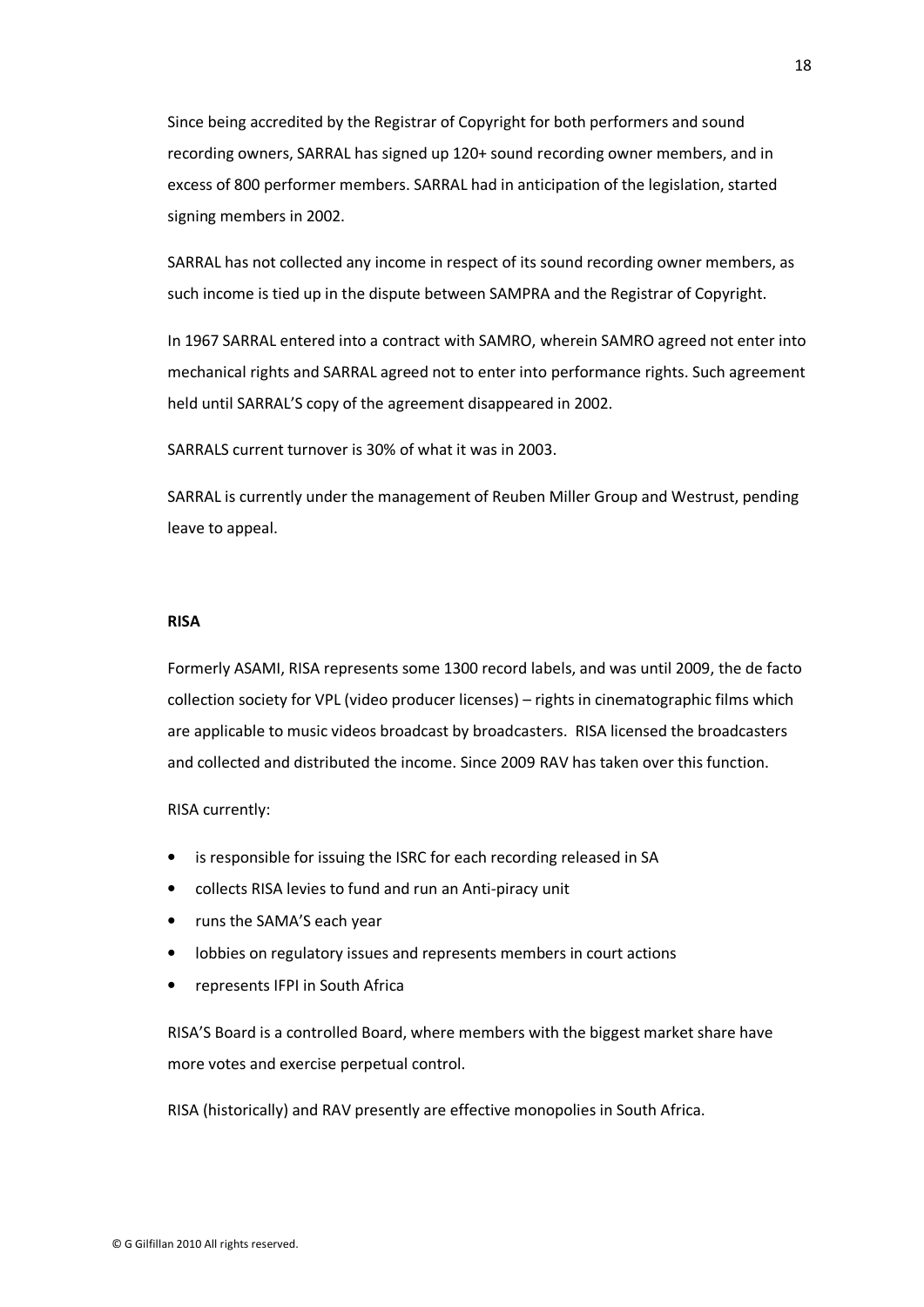It should be noted that RAV's formation is in 2000, a clear indication that the industry of sound recording owners has long awaited regulation, licensing and distribution of incomes from the public performance of sound recordings. South Africa became the the  $52^{nd}$  country to implement the public performance of sound recordings in its legislation.

#### **NORM**

 NORM is a for profit association of publishers structured as company limited by guarantee, and has some 100 members. Until 2001 it was represented by SARRAL before taking on licensing, collection and distribution of its member's mechanical rights income directly. From 1971 to 1992, NORM and SARRAL shared the same Chairman, George Hardy

 NORM has been the principal representative of the interests of the multi-national publishers and their local affiliates and subsidiaries. Most of its members, with few notable exceptions, are owned by their respective record companies. The net result of this is that unlike other countries, the mechanical license rate paid by record companies has not changed in over 30 years in South Africa. This is a classical circumstance that occurs when the licensee owns and/or controls the licensor.

 Like RISA, the Board is structured so that those with larger market share have more members on the Board (and more votes). This structure has endured perpetual control in the hands of a few (its founders).

 NORM'S Board is overwhelmingly white and represents the bulk of multi-national publishers and their catalogues in South Africa.

#### **SAMPRA**

 SAMPRA is the main accredited non-profit society for sound recording owners and has absorbed RISA'S membership in this regard. SAMPRA also acts for SARRAL sound recording owners. SAMPRA thus represents the bulk of sound recordings being publicly performed on

 SAMPRA employed the previous Financial Manager of SAMRO, Alan Johnson, in 2008 to lead their licensing and collection efforts. SAMPRA also hired a good portion of SAMRO'S sales team.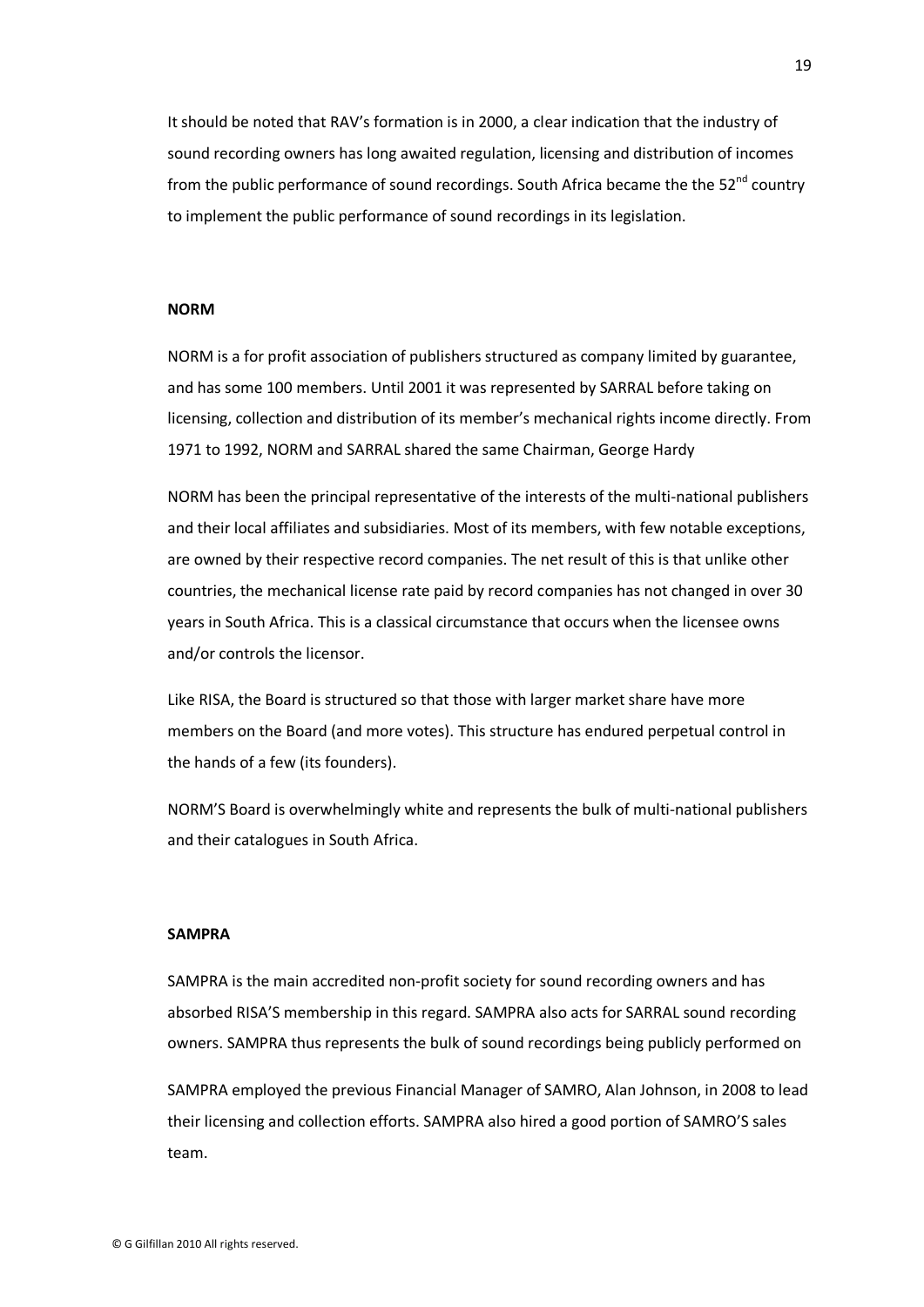SAMPRA has been vigorously collecting for the since 2008, and as September 2010 is believed to have collected in excess of R50 million.

 SAMPRA has been unable to reach agreement with the NAB, and its members led chiefly by the SABC. A large portion of public performance of sound recording income due to SAMPRA members and affiliates is collectable from radio broadcasters, and to date few if any have paid, costing SAMPRA members and performers millions of rands.

 SAMPRA has not been able to distribute to date due to a dispute with the Registrar of Copyright.

#### **POSA**

 Since being formed in early 2009, POSA has been actively signing up performer members on the basis of assignment of the performer's right.

 POSA operates out of SAMRO, and its expenses are being paid by SAMRO, using performance rights in musical works income, due to authors and publishers, to subsidize the costs.

 POSA's capacity to collect income is dependent on the outcome of the dispute between SAMPRA and the Registrar of Copyright, as POSA does not represent sound recording owners. The bulk of POSA'S members are those on new sound recordings, as opposed to performers on recordings done in the past, when such were done under record contracts with labels.

#### 6. **Commentary**

- there is currently a vicious 'play for keeps' copyright industry war concerning the ownership and control of various kinds of copyrights in South Africa;
- The protagonists are allegedly SAMRO on one hand and allegedly SAMPRA (RISA) on the other hand, both for outright and dominant control of their respective sectors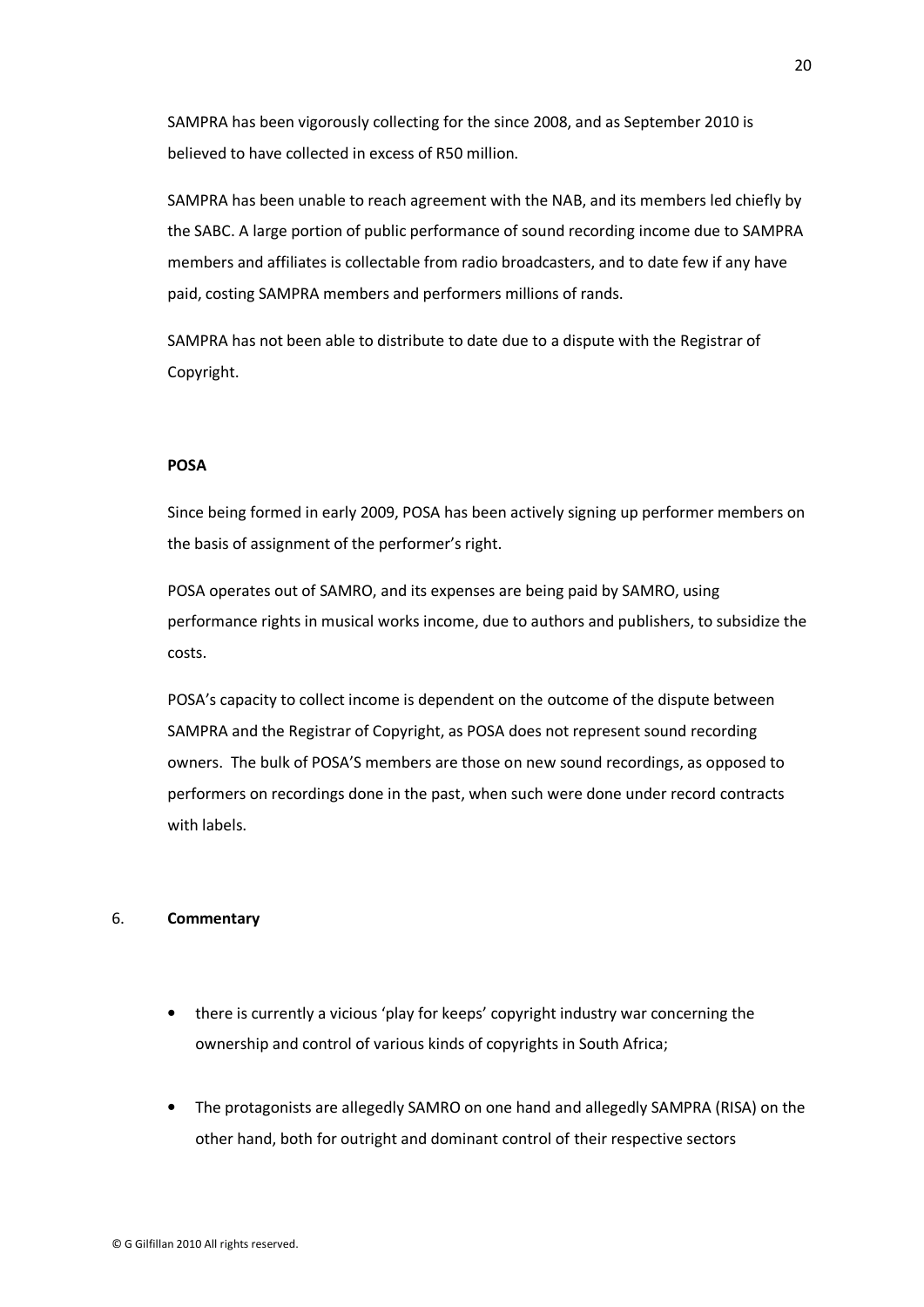- The lone defendant...the nuisance..........and much maligned........ is black owned and run SARRAL, for both;
- At stake for SAMRO is allegedly the monopolistic private unregulated control of public performance and mechanical rights in musical and literary work income in South Africa (and further afield in Africa) on the one hand;
- At stake for SAMPRA is allegedly the monopolistic private regulated control of sound recording ownership rights in South Africa on the one the other hand;
- Government has to date been an intentional bystander, inexplicably refusing to implement the national agenda in the sector in respect of equities, refusing to intervene and despite organizational conflict and carnage before it's eyes has adopted a 'neutral' wait and see; What interventions that have occurred to date cannot be said to be anything of assistance to the industry.
- The 'playing field' is far from level in any terms in what may be termed a classic 'comrade v capital' fight;
- To a large extent the Registrar of Copyright's limited sector experience, as well as the inexperience of its dedicated staff has been ruthlessly exploited by industry vested interests, to obfuscate the important issues of national and critical importance, and to play down the 'war' to the extent that such does not exist.
- There is substantial need for education and awareness, and the root of the need for such can be found in:
	- o The abject refusal of government and the industry to move or motivate music industry contract into the vernacular, and the utter and clear disinterest in the need to move away from an 'English' only approach. As copyright agreements in English in the sector are almost incomprehensible to English speakers, it is evident that the challenge is far greater for those for whom English is a second language;
	- $\circ$  The exceptionally incorrect view that the music industry is in Johannesburg only, and is an English only industry;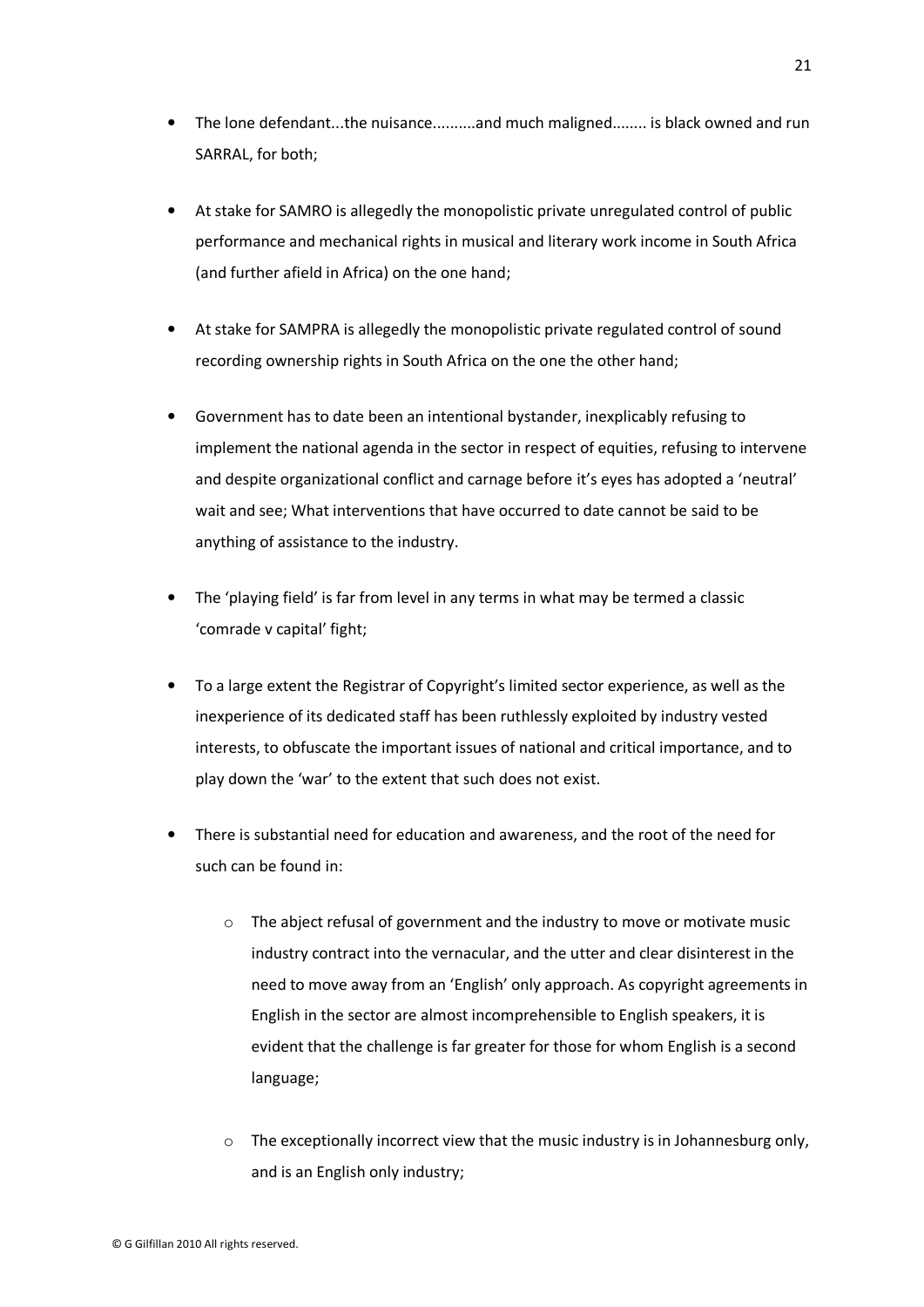- o The myopic and narrow view that the industry is made up of musicians only, and that only musicians can talk for, and/or are affected by, and/or representative of, the music industry;
- o The refusal of government to address the past, and redress circumstances wherein not speaking English was an ok reason to lose one's heritance and legacy; No charter.
- o The refusal of government to recognize the land plunder of the past concerned not only black physical property, but also black intellectual property and the utter lack of programs, interest or attention in respect of redistributing historical black land of the mind.
- Governments efforts to date to regulate have been intentionally thwarted simply Government is persuaded to focus, and give great import and time, on rights not yet in place or distributed as in needletime rights (Section 9), and utterly dissuaded from focusing or giving any attention to dealing with the 40 years of rights history, which today is an existing R500 million per annum unregulated sector concerning Section 6 rights;
- The in your face paucity of foreign income (from SA copyrights) trickling and dripping slowly back to South Africa – (less than 2% of Gross Revenue at SAMRO) – clearly indicative that the world wide ownership of South African copyright assets is neither held in South Africa<sup>42</sup>, nor disclosed to the Government.
- A key issue of a collecting society's value is its database and files. More than members these represent the archival actual record of the past, and of ownership in the past and most importantly accountability.

#### 7. **Role of the Registrar of Copyright**

The Registrar has *inter alia* the following roles to carry out:

 $42$  See www.ascap.org and search the ownership of "ntjilo ntjilo" for just one example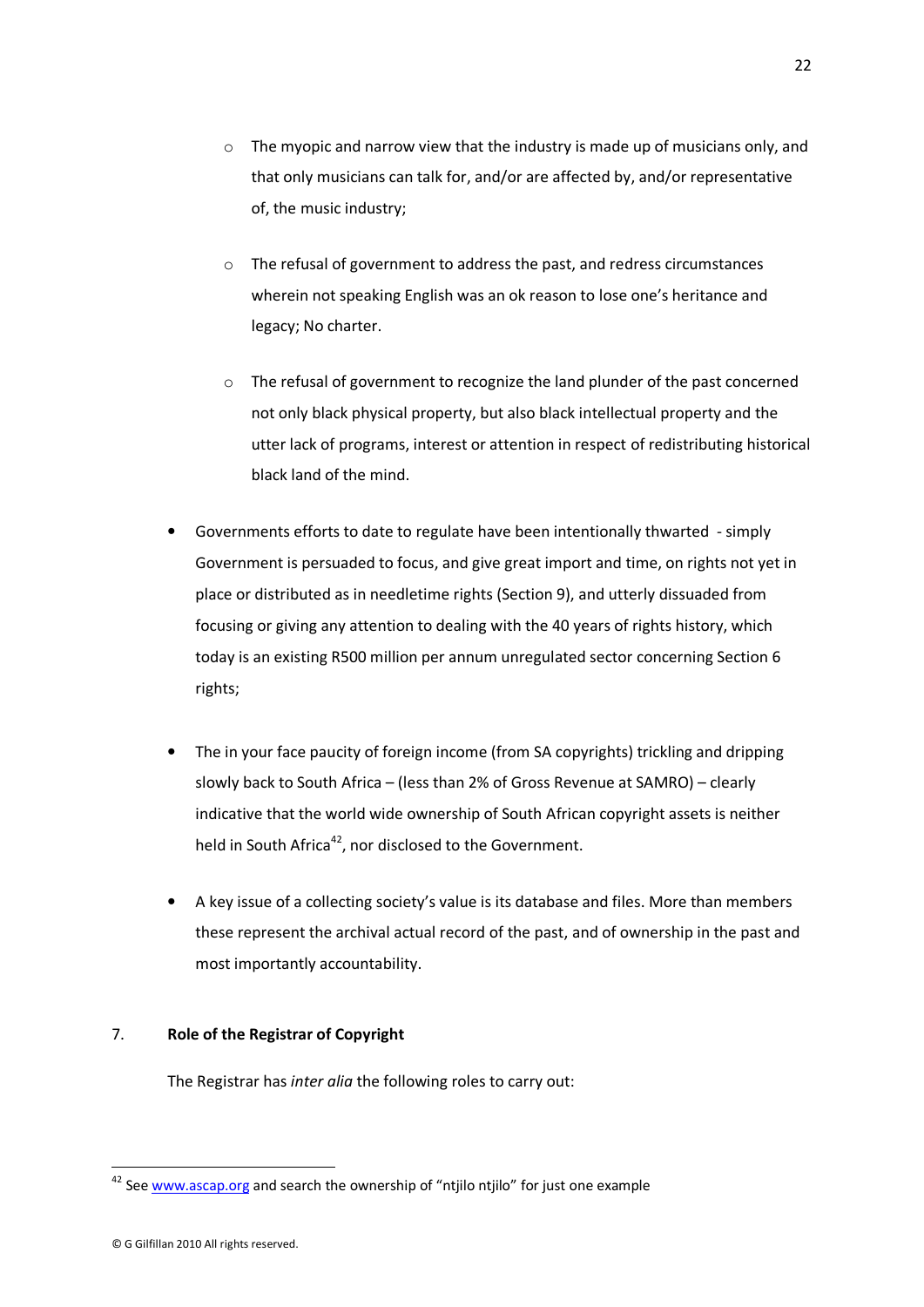- Serious and Critical responsibility. As the guardian and arbiter in respect of copyright regulation and practice in South Africa, the Registrar of Copyright carries a critical and poignant burden.
- To grasp and embrace the idea that a country that does not own its knowledge will lose its culture, and that the representative at the IP 'table' of culture...is copyright.
- To seek, obtain and maintain the best knowledge and superior sector intelligence (information) systems concerning copyright.
- To call copyright indaba's and forums.
- To act on a national basis in the national interest.
- To recognize the ownership and control of copyrights is really about the ownership and control of the cultural facet of a nation's knowledge (the others being its patents, designs and trademarks).
- To intervene and regulate copyright matters.
- To call for, and see to the implementation of, a charter concerning copyright.
- To enforce and regulate best practice in the sector.
- To act and intervene and never see itself as a 'neutral' force, but as the ardent propend of the Government's policy of the day.
- To see to it that national legislation is up to date and integrated with the WTO, WIPO etc, and to see to it that existing commitments are not breached;
- To see to it that South African copyright owners comply with (and the law enforced) Section 5 of the Imperial Copyright Act 1916, in force verbatim until 1965 in South Africa, which Act provides for the reversionary interest in works authored before 1965 twenty five years after the death of any author, and that the databases of collecting societies are amended;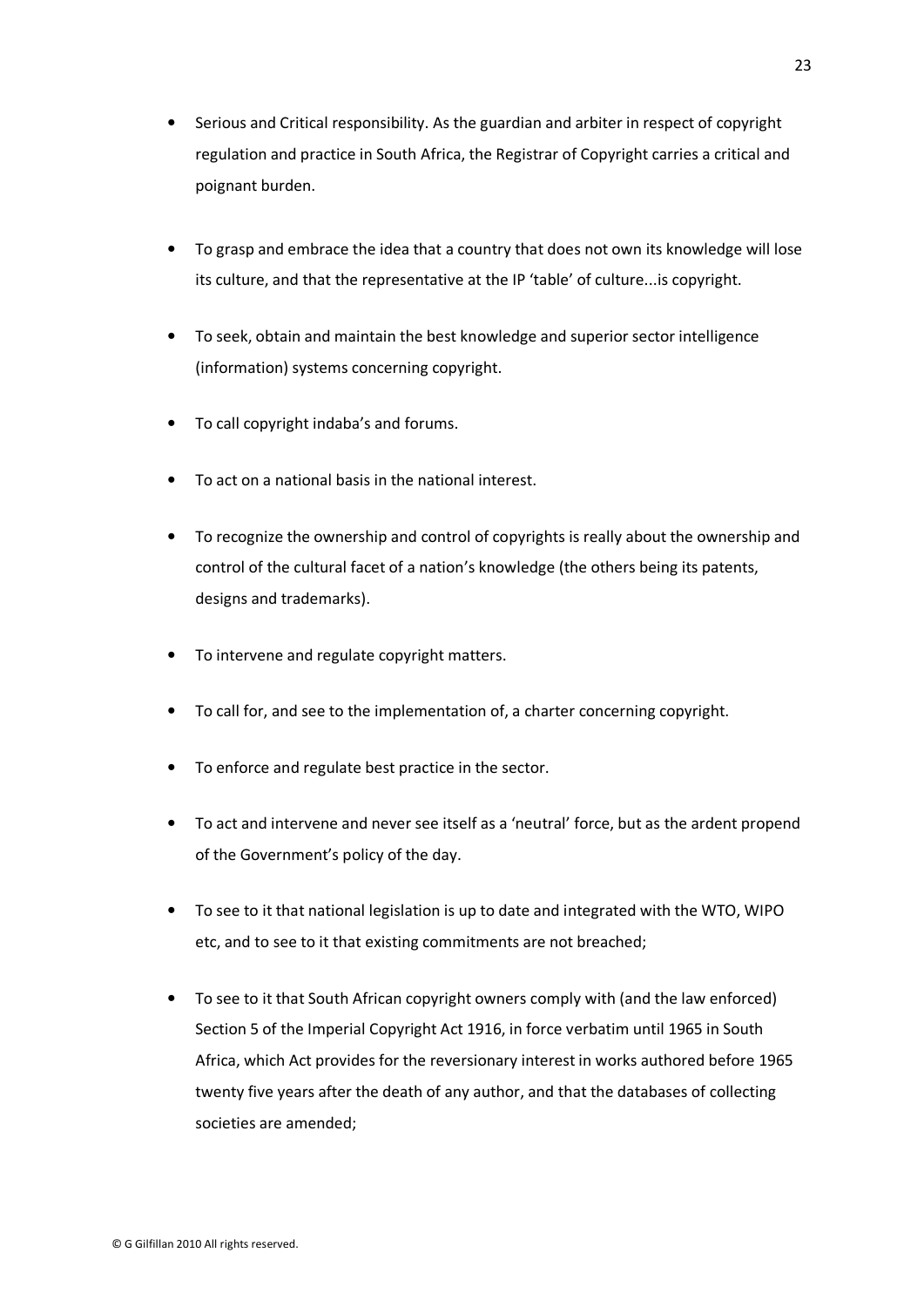- Recognize the imperative that the bulk of vested copyright claims by publishers (and some authors) that occurred during the apartheid state occurred in exactly the same manner that physically land was disposed from indigenous peoples in South Africa, in a bloody and tragic manner, and do something about it; The collecting society database and file records contain an accurate history of the dispossession of copyright in South Africa.
- Ensure that author's rights are dealt with as property rights, and that all members of the state machinery operate in accordance with the law concerning such.
- Facilitate and implement national membership of organizations such as ARIPO, as well as ever important of issue of being current and compliant with international treaties such as TRIPS, the Berne Convention, the Rome Convention, WCT etc

#### 8. **Conclusion – the urgent need for intervention: why and when?**

There is an exceptionally urgent need for appropriate intervention of the right kind. Disagreement between stakeholders and government is costing the industry of copyrights tens of millions of rands, and is blocking the creation of a large number of jobs. A real shortage of knowledge, experience and applicable qualifications concerning copyright at the DTI coupled with the approach of the Registrar of Copyright, it is opined in some quarters, has resulted in the net effect of focusing stakeholders to dwell on differences and to thus lose sight of their respective commonalities, resulting in fragmentation in the sector.

There is an urgent need to amend the mindset of the past ten years concerning copyright at Government, as inaction and procrastination, coupled with weak motivation is causing severe damage to export earnings, job creation, tax contribution and well being of the rights sector, in a manner that is still set to have drastic consequences.

Why? South Africa has one of the oldest most out of date copyright acts in Africa